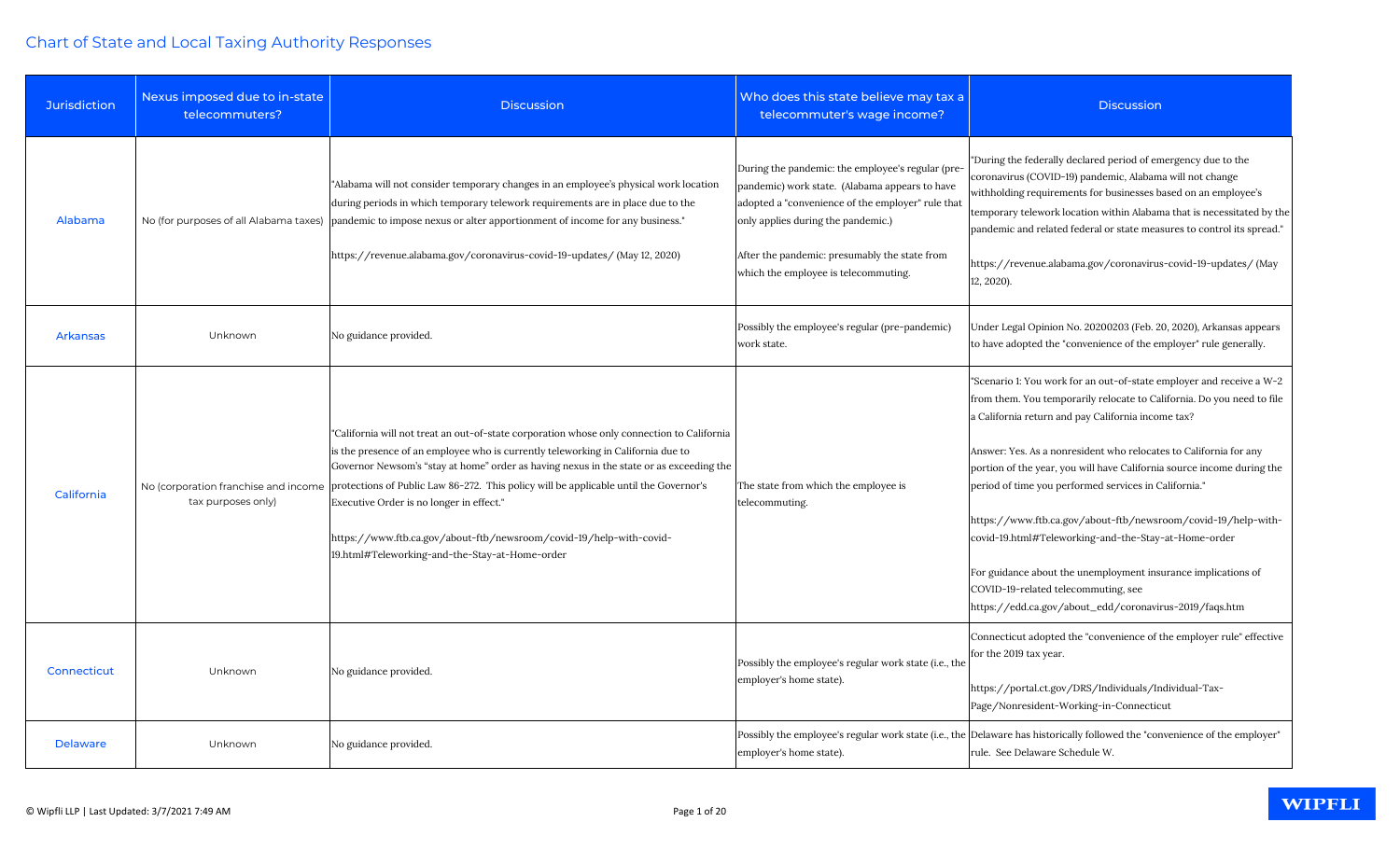| <b>Jurisdiction</b>            | Nexus imposed due to in-state<br>telecommuters?                                                       | <b>Discussion</b>                                                                                                                                                                                                                                                                                                                                                                                                                                                                                                                                                                                                                                                                                                                                                                                                                                                                                                                                                                                                                                                                                                                                                                                                                                                                                               | Who does this state believe may tax a<br>telecommuter's wage income?                                                                                                                                                                                                                    |
|--------------------------------|-------------------------------------------------------------------------------------------------------|-----------------------------------------------------------------------------------------------------------------------------------------------------------------------------------------------------------------------------------------------------------------------------------------------------------------------------------------------------------------------------------------------------------------------------------------------------------------------------------------------------------------------------------------------------------------------------------------------------------------------------------------------------------------------------------------------------------------------------------------------------------------------------------------------------------------------------------------------------------------------------------------------------------------------------------------------------------------------------------------------------------------------------------------------------------------------------------------------------------------------------------------------------------------------------------------------------------------------------------------------------------------------------------------------------------------|-----------------------------------------------------------------------------------------------------------------------------------------------------------------------------------------------------------------------------------------------------------------------------------------|
| <b>District of</b><br>Columbia | No (corporation franchise tax or<br>unincorporated business franchise tax   Mayor."<br>purposes only) | "The Office of Tax and Revenue will not seek to impose corporation franchise tax or<br>unincorporated business franchise tax nexus solely on the basis of employees or property<br>used to allow employees to work from home (e.g., computers, computer equipment, or<br>similar property) temporarily located in the District during the period of the declared<br>public emergency and public health emergency, including any further extensions by the<br>OTR Tax Notice 2020-07 (Sept. 3, 2020)<br>https://otr.cfo.dc.gov/sites/default/files/dc/sites/otr/publication/attachments/CO<br>VID-<br>19_EMERGENCY_INCOME_AND_FRANCHISE_TAX_NEXUS_UPDATE_Clean002.pdf                                                                                                                                                                                                                                                                                                                                                                                                                                                                                                                                                                                                                                            | N/A. The District's individual income tax only<br>applies to residents.                                                                                                                                                                                                                 |
| Georgia                        | No (for purposes of all Georgia<br>business taxes)                                                    | "Q: If my employees are working from home due to the Corona Virus pandemic, does that<br>modify my company's nexus determination ?<br>A: In response to the remote work requirements associated with the Corona Virus<br>pandemic, the Department will not use someone's relocation, that is the direct result of<br>temporary remote work requirements arising from and during the Corona Virus<br>pandemic, as the basis for establishing Georgia nexus or for exceeding the protections<br>provided by P.L. 86-272 for the employer of the temporarily relocated employeeThe<br>temporary protections provided under this guidance will extend for periods of time<br>where:<br>1. There is an official work from home order issued by an applicable federal, state or local<br>government unit, or 2. Pursuant to the order of a physician in relation to the COVID-19<br>outbreak or due to an actual diagnosis of COVID-19, the employee is working at home.<br>Additionally, the subsequent 14 days are included in the time period to allow for a return<br>to normal work locations. Also: 1. If the person remains in Georgia after the temporary<br>remote work requirement has ended, the normal rules for determining nexus will<br>apply."<br>https://dor.georgia.gov/coronavirus-tax-relief-faqs | During the pandemic: the employee's regular (pre-<br>pandemic) work state. (Georgia appears to have<br>adopted a "convenience of the employer" rule that<br>only applies during the pandemic.)<br>After the pandemic: presumably the state from<br>which the employee is telecommuting. |

| elieve may tax a<br>age income?                                                                                   | <b>Discussion</b>                                                                                                                                                                                                                                                                                                                                                                                                                                                                                                                                                                                                                                                                                                                                                                                                                                                                                                                                                                                                                                                                                                                                                                                                                                                                                                                      |
|-------------------------------------------------------------------------------------------------------------------|----------------------------------------------------------------------------------------------------------------------------------------------------------------------------------------------------------------------------------------------------------------------------------------------------------------------------------------------------------------------------------------------------------------------------------------------------------------------------------------------------------------------------------------------------------------------------------------------------------------------------------------------------------------------------------------------------------------------------------------------------------------------------------------------------------------------------------------------------------------------------------------------------------------------------------------------------------------------------------------------------------------------------------------------------------------------------------------------------------------------------------------------------------------------------------------------------------------------------------------------------------------------------------------------------------------------------------------|
| l income tax only                                                                                                 |                                                                                                                                                                                                                                                                                                                                                                                                                                                                                                                                                                                                                                                                                                                                                                                                                                                                                                                                                                                                                                                                                                                                                                                                                                                                                                                                        |
| ployee's regular (pre-<br>gia appears to have<br>e employer" rule that<br>mic.)<br>bly the state from<br>mmuting. | "Q: If my employees are working from home due to the Corona Virus<br>pandemic, does that modify  the amount of my employee's Georgia wages<br>and therefore my company's Georgia income tax withholding obligation?<br>A:  if the employee is temporarily working in Georgia, wages earned during<br>this time period would not be considered Georgia income and therefore the<br>company is not required to withhold Georgia income taxThe temporary<br>protections provided under this guidance will extend for periods of time<br>where:<br>1. There is an official work from home order issued by an applicable federal,<br>state or local government unit, or 2. Pursuant to the order of a physician in<br>relation to the COVID-19 outbreak or due to an actual diagnosis of COVID-19,<br>the employee is working at home. Additionally, the subsequent 14 days are<br>included in the time period to allow for a return to normal work locations.<br>Also:  3. Wages paid to a nonresident employee that normally works in<br>Georgia but that is temporarily working in another state, under the<br>"temporary protections" circumstances described above, would be<br>considered Georgia wages and the employer should continue to withhold<br>Georgia income taxes."<br>https://dor.georgia.gov/coronavirus-tax-relief-faqs |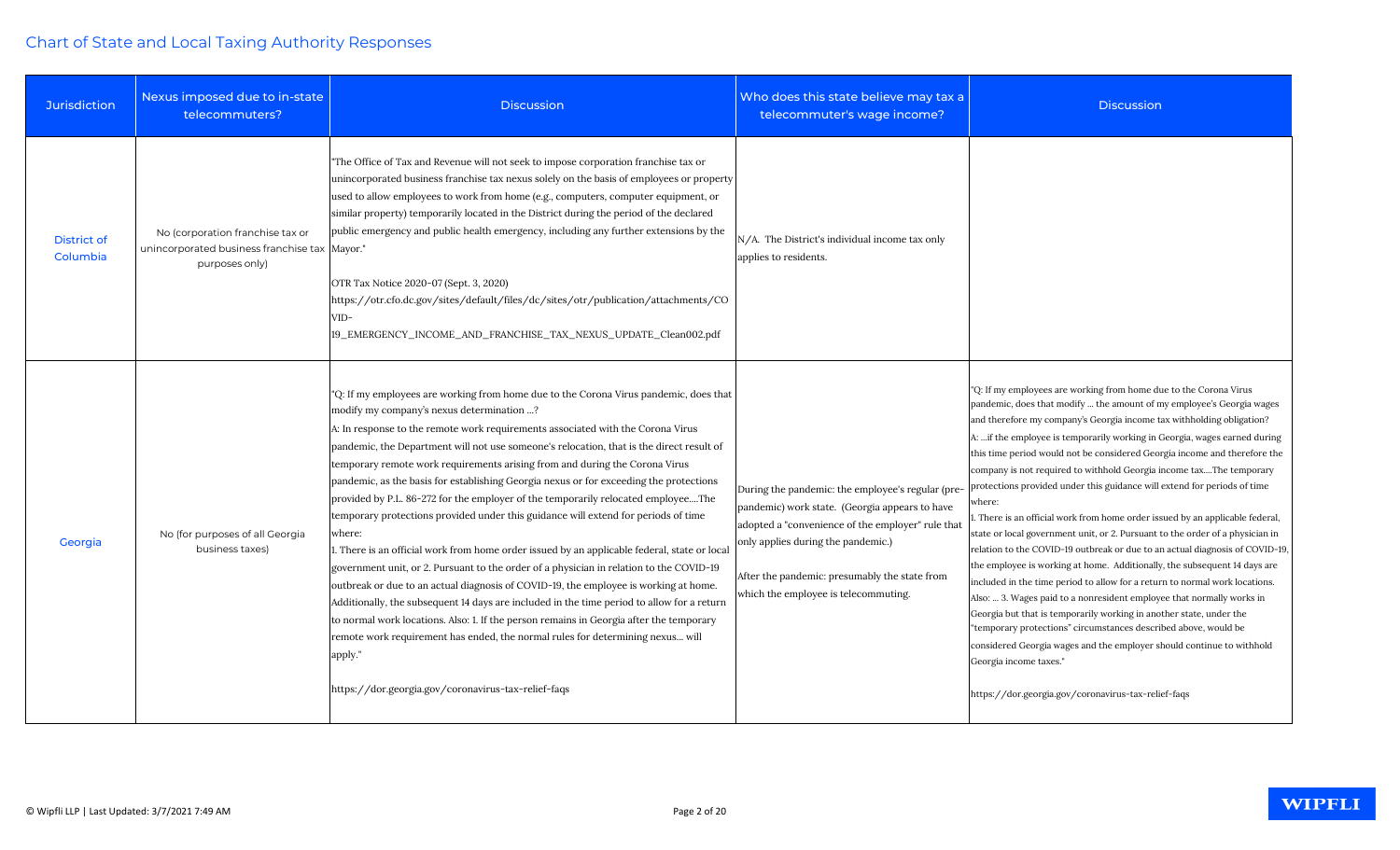| <b>Jurisdiction</b> | Nexus imposed due to in-state<br>telecommuters? | <b>Discussion</b>     | Who does this state believe may tax a<br>telecommuter's wage income?                 | <b>Discussion</b>                                                                                                                                                                                                                                                                                                                                                                                                                                                                                                                                                                                                                                                                                                                                                                                                                                                                                                                                                                                                            |
|---------------------|-------------------------------------------------|-----------------------|--------------------------------------------------------------------------------------|------------------------------------------------------------------------------------------------------------------------------------------------------------------------------------------------------------------------------------------------------------------------------------------------------------------------------------------------------------------------------------------------------------------------------------------------------------------------------------------------------------------------------------------------------------------------------------------------------------------------------------------------------------------------------------------------------------------------------------------------------------------------------------------------------------------------------------------------------------------------------------------------------------------------------------------------------------------------------------------------------------------------------|
| <b>Illinois</b>     | Unknown                                         | No guidance provided. | Illinois, if in-state telecommuting occurs for more<br>than 30 days during the year. | The Illinois Department of Revenue will not provide any COVID-19-<br>related exceptions from its' new income tax withholding law, which<br>became effective on Jan. 1, 2020. Specifically, under Informational<br>Bulletin FY 2020-29 (May 2020), out-of-state employers must withhold<br>Illinois income tax from the wages of any resident employee who<br>physically works in Illinois for more than 30 days in 2020, even those<br>who are working from home solely due to stay-at-home orders under<br>COVID-19.<br>This policy is not intended to impact out-of-state employers who<br>either (1) are from states with reciprocity with Illinois (i.e., Iowa,<br>Kentucky, Michigan, and Wisconsin, but not including Missouri or<br>Indiana), or (2) are already registered for Illinois payroll tax<br>withholding.<br>Illinois will not impose penalty and interest upon employers for failing<br>to withhold Illinois payroll taxes on employees who are working from<br>home solely due to the COVID-19 pandemic. |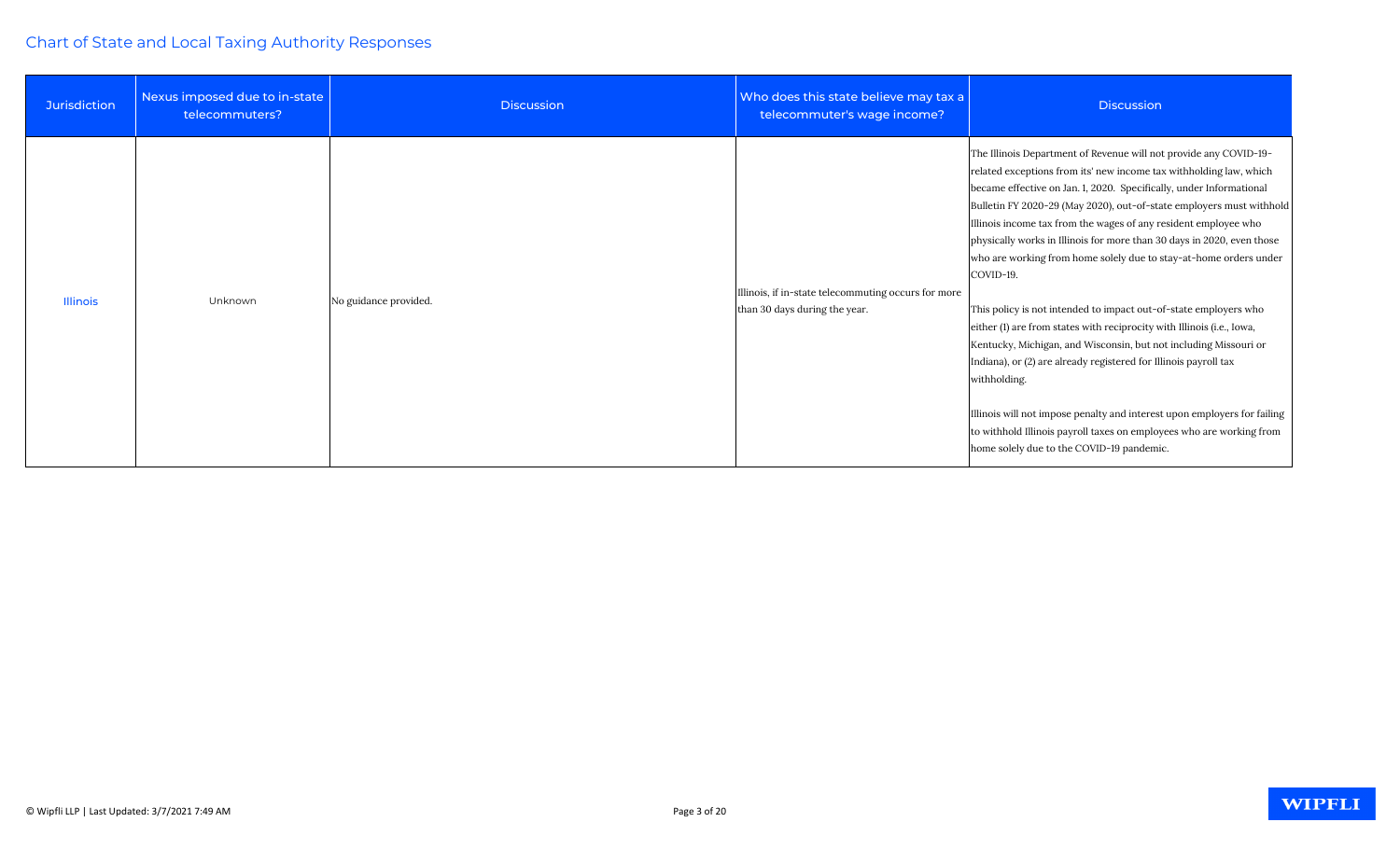| <b>Jurisdiction</b> | Nexus imposed due to in-state<br>telecommuters? | <b>Discussion</b>                                                                                                                                                                                                                                                                                                                                                                                                                                                                                                                                                                                                                                                                                                                                                                                                                                                                                                                                                                                                                                                                                                                                                                                                                                                                                                                                                                                                                       | Who does this state believe may tax a<br>telecommuter's wage income? |
|---------------------|-------------------------------------------------|-----------------------------------------------------------------------------------------------------------------------------------------------------------------------------------------------------------------------------------------------------------------------------------------------------------------------------------------------------------------------------------------------------------------------------------------------------------------------------------------------------------------------------------------------------------------------------------------------------------------------------------------------------------------------------------------------------------------------------------------------------------------------------------------------------------------------------------------------------------------------------------------------------------------------------------------------------------------------------------------------------------------------------------------------------------------------------------------------------------------------------------------------------------------------------------------------------------------------------------------------------------------------------------------------------------------------------------------------------------------------------------------------------------------------------------------|----------------------------------------------------------------------|
| Indiana             | No (corporate income tax only)                  | "If my employees are working from home during the COVID-19 crisis, does that modify my<br>company's nexus determination?<br>In response to the new remote work requirements associated with the COVID-19 pandemic, the<br>Indiana Department of Revenue will not use someone's relocation, that is the direct result of<br>temporary remote work requirements arising from and during the COVID-19 pandemic health<br>crisis, as the basis for establishing Indiana nexus or for exceeding the protections provided by<br>P.L. 86-272 for the employer of the temporary relocated employee.<br>The temporary protections provided under this guidance will extend for periods of time where:<br>1. There is an official work from home order issued by an applicable federal, state or local<br>government unit, or<br>2. Pursuant to the order of a physician in relation to the COVID-19 outbreak or due to an actual<br>diagnosis of COVID-19, plus 14 days to allow for return to normal work locations.<br>If the person remains in Indiana after the temporary remote work requirement has ended, nexus<br>may be established for that employer. Likewise, an employer may not assert that solely having a<br>temporarily relocated employee in Indiana under the circumstances described above creates<br>nexus for the business or exceeds the protections of P.L. 86-272 for the employer."<br>https://www.in.gov/dor/7078.htm | Unknown                                                              |
| lowa                | No (corporate income tax)                       | "Will the presence of employees temporarily telecommuting from within Iowa solely as a<br>result of states of emergency declared in response to COVID-19 establish Iowa income<br>tax nexus for a business that does not otherwise have nexus in this state?<br>No while Iowa's state of emergency in response to COVID-19, or similar declared state<br>of emergency in the state where the worker normally worked prior to the COVID-19<br>pandemic, remains in effect, the Department will not consider the presence of one or<br>more employees working remotely from within Iowa solely due to the COVID-19<br>pandemic, by itself, sufficient business activity within the state to establish Iowa<br>corporate income tax nexus. Nor does the Department consider such presence by non-<br>sales employees due to the pandemic sufficient, by itself, to cause a corporation to lose<br>the protections of Public Law 86-272."<br>https://tax.iowa.gov/COVID-19                                                                                                                                                                                                                                                                                                                                                                                                                                                                  | The state from which the employee is<br>telecommuting.               |

| Who does this state believe may tax a<br>telecommuter's wage income? | <b>Discussion</b>                                                                                                                                                                                                                                                                           |
|----------------------------------------------------------------------|---------------------------------------------------------------------------------------------------------------------------------------------------------------------------------------------------------------------------------------------------------------------------------------------|
| Unknown                                                              | No guidance provided.                                                                                                                                                                                                                                                                       |
| The state from which the employee is<br>telecommuting.               | "Will Iowa individual income tax filing and withholding requirements<br>change as a result of temporary telecommuting due to COVID-19? No,<br>Iowa individual income tax and withholding requirements have not<br>been modified by the COVID-19 pandemic."<br>https://tax.iowa.gov/COVID-19 |

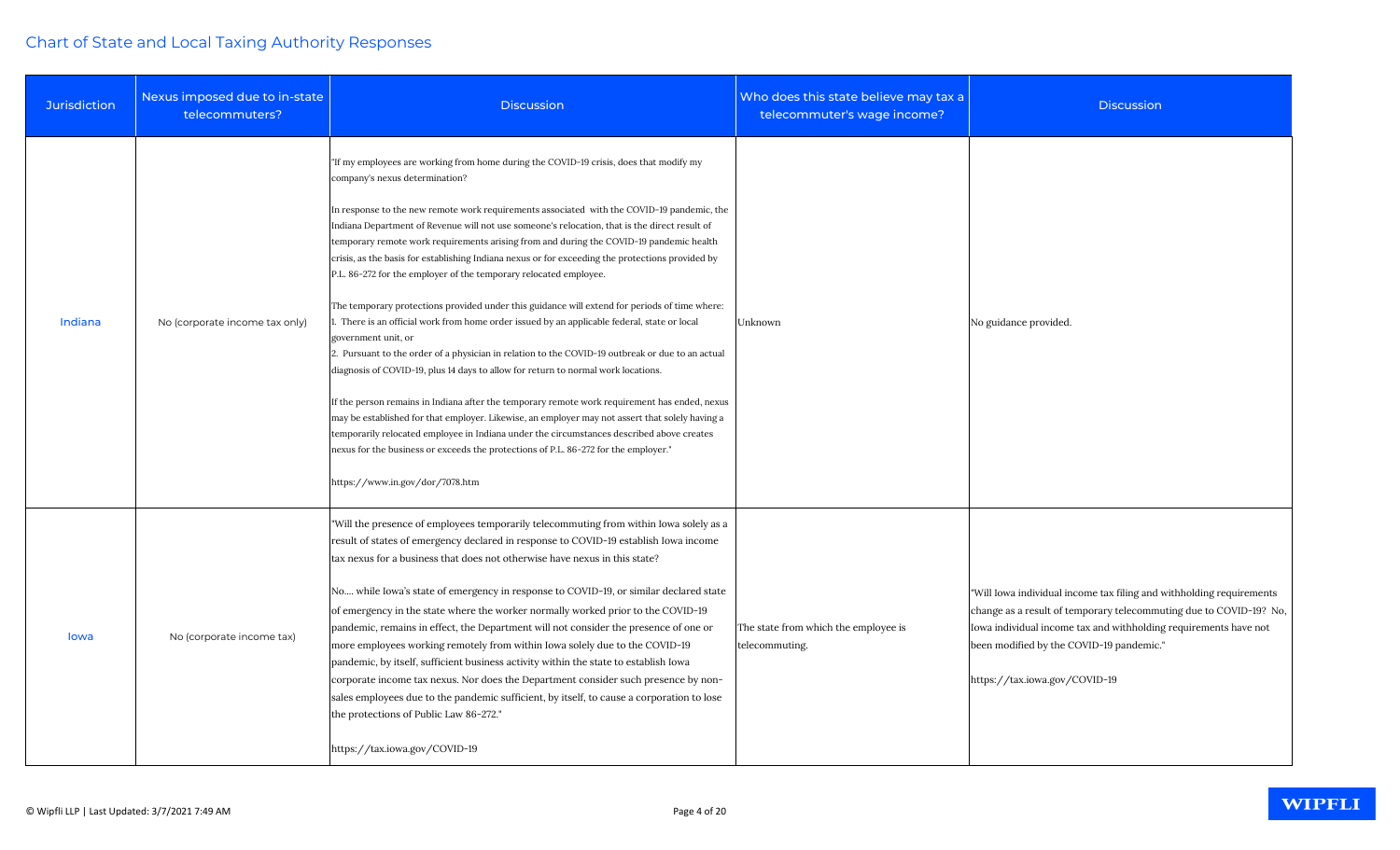| <b>Jurisdiction</b> | Nexus imposed due to in-state<br>telecommuters? | <b>Discussion</b>                                                                                                                                                                                                                                                                                                                                                                                                                                               | Who does this state believe may tax a<br>telecommuter's wage income?                                                                                                                                                                                                                                                                                                                                                   | <b>Discussion</b>                                                                                                                                                                                                                                                                                                                                                                                                                                                                                                                                                                                                                                                                                                                                                                                                                                                                                                                                                                                                                                                                                                                                                                                                                                                                                 |
|---------------------|-------------------------------------------------|-----------------------------------------------------------------------------------------------------------------------------------------------------------------------------------------------------------------------------------------------------------------------------------------------------------------------------------------------------------------------------------------------------------------------------------------------------------------|------------------------------------------------------------------------------------------------------------------------------------------------------------------------------------------------------------------------------------------------------------------------------------------------------------------------------------------------------------------------------------------------------------------------|---------------------------------------------------------------------------------------------------------------------------------------------------------------------------------------------------------------------------------------------------------------------------------------------------------------------------------------------------------------------------------------------------------------------------------------------------------------------------------------------------------------------------------------------------------------------------------------------------------------------------------------------------------------------------------------------------------------------------------------------------------------------------------------------------------------------------------------------------------------------------------------------------------------------------------------------------------------------------------------------------------------------------------------------------------------------------------------------------------------------------------------------------------------------------------------------------------------------------------------------------------------------------------------------------|
| <b>Kansas</b>       | Unknown                                         | No guidance provided.                                                                                                                                                                                                                                                                                                                                                                                                                                           | Wages paid for work performed from March 13,<br>2020 through Dec. 31, 2020: employers may elect<br>to withhold according to the employee's (pre-<br>pandemic) primary work location or the state from<br>which the employee is working/teleworking.<br>Wages paid for work performed on or after Jan. 1,<br>2021: withholding is required according to the<br>state from which the employee is<br>working/teleworking. | On Jan. 26, 2021, Kansas Gov. Laura Kelly issued Executive Order 21-01<br>governing the sourcing of wages paid for work performed from March<br>31, 2020 to Dec. 31, 2020 (https://governor.kansas.gov/wp-<br>content/uploads/2021/01/EO-21-01-Tax-Withholding-Executed.pdf).<br>For wages paid on or after Jan. 1, 2021, see the Kansas Department of<br>Revenue's FAQs (https://www.ksrevenue.org/faqs-withholding.html)                                                                                                                                                                                                                                                                                                                                                                                                                                                                                                                                                                                                                                                                                                                                                                                                                                                                        |
| Kentucky            | No guidance                                     | "Does the presence of an employee working in Kentucky or any local jurisdiction due to<br>restrictions related to the COVID-19 public health emergency create a nexus for tax purposes in<br>Kentucky or any local jurisdiction?<br>DOR will continue reviewing Kentucky state income tax nexus determinations on a case-by-case   telecommuting.<br>basis."<br>https://revenue.ky.gov/Individual/Pages/COVID-19-Tax-Relief-Frequently-Asked-<br>Questions.aspx | The state from which the employee is                                                                                                                                                                                                                                                                                                                                                                                   | "Can a business continue to withhold income tax in the state and local<br>jurisdiction where the employer is located?<br>For Kentucky state income tax purposes, employers employing Kentucky<br>residents, and/or nonresidents who reside in states with which Kentucky<br>has a reciprocal agreement, will not need to change their current<br>withholding practices during the period when these employees are working<br>from home. Requirements for withholding of tax in either case remain<br>unchanged by restrictions related to the COVID-19 public health emergency.'<br>"Can an employee who is temporarily telecommuting continue to pay taxes<br>to the state and local jurisdiction where the employer is located?<br>For Kentucky state income tax purposes, employers employing Kentucky<br>residents and/or nonresidents who reside in states with which Kentucky has<br>a reciprocal agreement will not need to change their current withholding<br>practices during the period when these employees are working from home.<br>These employees' Kentucky state income tax obligations remain unchanged<br>by restrictions related to the COVID-19 public health emergency."<br>https://revenue.ky.gov/Individual/Pages/COVID-19-Tax-Relief-Frequently-<br>Asked-Questions.aspx |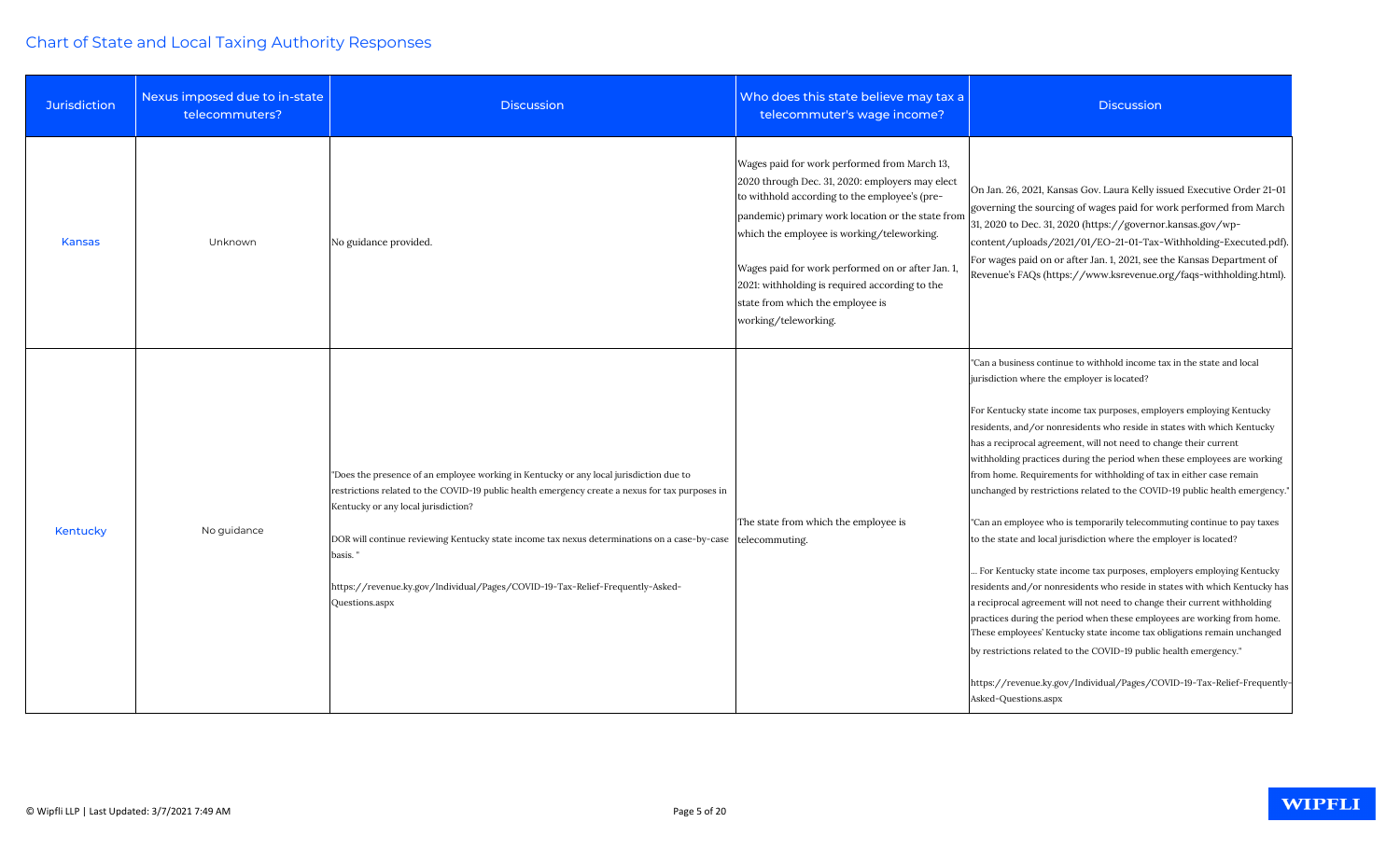| <b>Jurisdiction</b> | Nexus imposed due to in-state<br>telecommuters?     | <b>Discussion</b>                                                                                                                                                                                                                                                                                                                                                                                                                                                                                                                                                                                                                                                                                                                                                                                                                                                                                                                                                                                                                                                                           | Who does this state believe may tax a<br>telecommuter's wage income?                                                                                                                                       | <b>Discussion</b>                                                                                                                                                                                                                                                                                                                                                                                                                                                                                                                                                                                                                                                                                                                                                                                                                                                                                                                                                                                                                                                                                                 |
|---------------------|-----------------------------------------------------|---------------------------------------------------------------------------------------------------------------------------------------------------------------------------------------------------------------------------------------------------------------------------------------------------------------------------------------------------------------------------------------------------------------------------------------------------------------------------------------------------------------------------------------------------------------------------------------------------------------------------------------------------------------------------------------------------------------------------------------------------------------------------------------------------------------------------------------------------------------------------------------------------------------------------------------------------------------------------------------------------------------------------------------------------------------------------------------------|------------------------------------------------------------------------------------------------------------------------------------------------------------------------------------------------------------|-------------------------------------------------------------------------------------------------------------------------------------------------------------------------------------------------------------------------------------------------------------------------------------------------------------------------------------------------------------------------------------------------------------------------------------------------------------------------------------------------------------------------------------------------------------------------------------------------------------------------------------------------------------------------------------------------------------------------------------------------------------------------------------------------------------------------------------------------------------------------------------------------------------------------------------------------------------------------------------------------------------------------------------------------------------------------------------------------------------------|
| <b>Maine</b>        | No (corporate income tax or sales tax)              | In October 2020, Maine announced that for sales occurring in 2020 (sales tax) or<br>tax years beginning on 2020 (corporate income tax), it will not consider the<br>presence of one or more employees in Maine, "who commenced working<br>remotely from Maine during the state of emergency and due to the COVID-19<br>pandemic," to either constitute substantial physical presence in Maine for sales<br>and use tax registration and collection duty purposes or to, by itself, establish<br>corporate income tax nexus. Maine Tax Alert Vol. 30, Issue 19, October 2020 -<br>#2.<br>In February 2021, Maine extended the above policy for both sales tax and<br>corporate income tax purposes.<br>For sales tax purposes, the policy was extended to cover "sales occurring in<br>[2021". See Maine Tax Alert Vol. 31, Issue 3, February 2021.<br>For corporate income tax purposes, the policy was extended to cover "the<br>period January through June 2021 with respect to a tax year that begins in 2021".<br>See Maine Taxpayer Guide for the 2021 filing season (Feb. 11, 2021). | (Maine appears to have adopted a "convenience of<br>the employer" rule that only applies during the<br>pandemic.)<br>After the pandemic: presumably the state from<br>which the employee is telecommuting. | "Employer Income Tax Withholding - New Telework in Maine by Maine<br>Residents<br>Maine income tax withholding for wages paid in 2020 to a Maine<br>resident suddenly working in Maine due to a state's COVID-19 state of<br>emergency, will continue to be calculated as if the Maine resident were<br>still working outside the State. See MRS Rule 803, Section .04(B),<br>The employee's regular (pre-pandemic) work state. available at: www.maine.gov/revenue/publications/rule".<br>"Individual Income Tax - Final Tax Liability<br>For tax years beginning in 2020, the Mills Administration will introduce<br>legislation in January to ensure Maine residents avoid double taxation<br>as a result of COVID-19 related telework by allowing the tax credit for<br>income tax paid to other jurisdictions if another jurisdiction is<br>asserting an income tax obligation for the same income despite the<br>employee no longer physically working in that jurisdiction due to<br>COVID-19."<br>https://www.maine.gov/revenue/sites/maine.gov.revenue/files/inli<br>ne-files/ta_oct2020_vol30_iss19.pdf |
| Maryland            | No (for purposes of all Maryland<br>business taxes) | Maryland changed its' previous guidance (Tax Alert 04-14-20B) by explaining that it "will<br>not use these temporary measures [i.e., teleworking caused by the COVID-19 pandemic]<br>to impose business nexus, to alter the sourcing of business income, or to impose<br>additional withholding requirements on the employer."<br>Maryland Tax Alert (05-04-20)<br>https://www.marylandtaxes.gov/covid/documents/TaxAlert050420-<br>EmployerWithholdingonTeleworkers.pdf                                                                                                                                                                                                                                                                                                                                                                                                                                                                                                                                                                                                                    | The state from which the employee is<br>telecommuting.                                                                                                                                                     | "Maryland employer withholding requirements are not affected by the<br>current shift from working on the employer's premises to teleworking<br>because taxability is determined by the employee's physical presence."<br>Maryland Tax Alert (05-04-20)<br>https://www.marylandtaxes.gov/covid/documents/TaxAlert050420-<br>EmployerWithholdingonTeleworkers.pdf                                                                                                                                                                                                                                                                                                                                                                                                                                                                                                                                                                                                                                                                                                                                                   |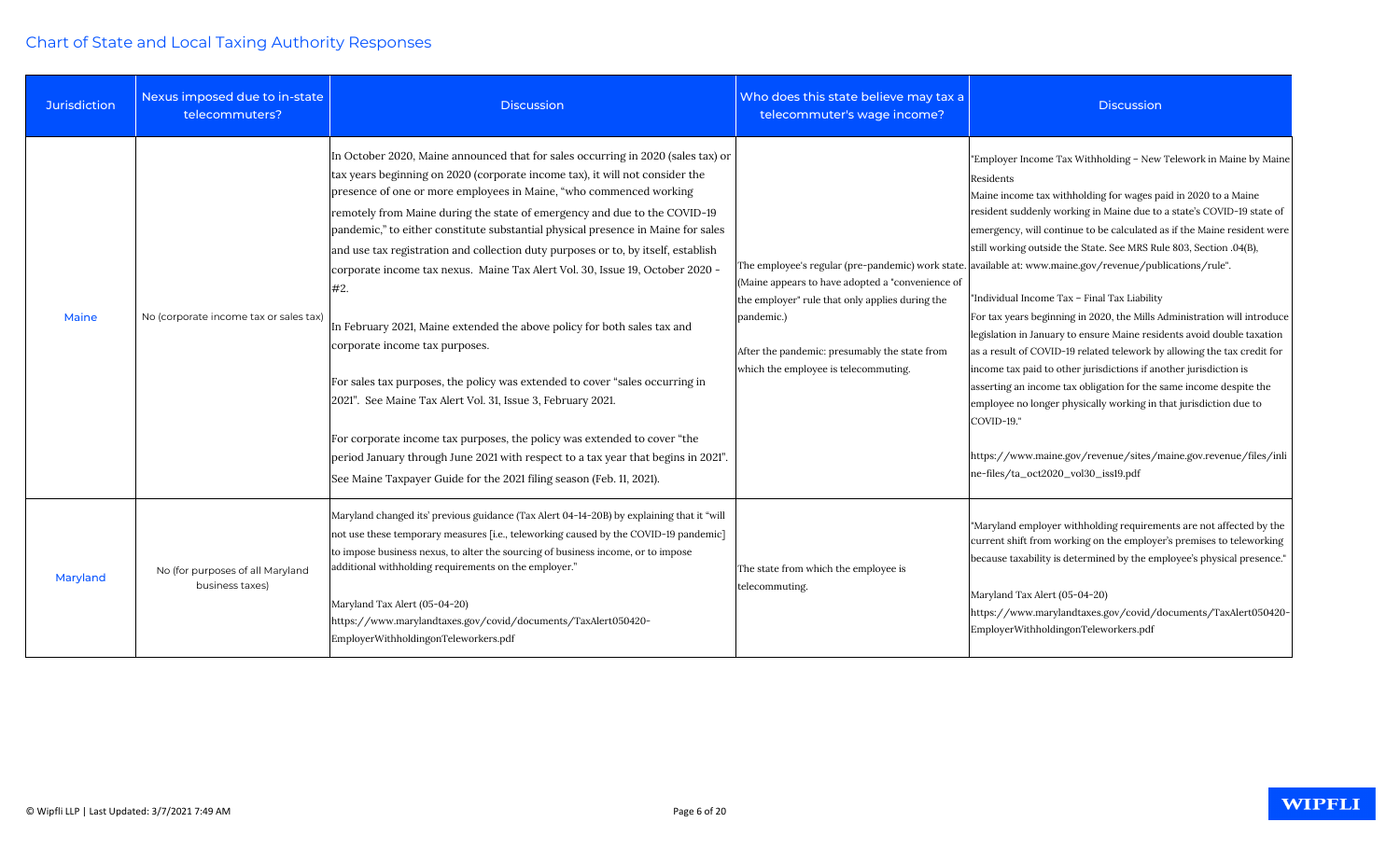| <b>Jurisdiction</b>                  | Nexus imposed due to in-state<br>telecommuters?                                                | <b>Discussion</b>                                                                                                                                                                                                                                                                                                                                                                                                                                                                                                                                                                                                                                                                                                                                                                                                                                                                                                                                                                                                                                                                                                                                                                                                                                                                                                                                                                                                                                                                                                                                                                                                                                                                                                                                                                                                                                                                                                                                                                       | Who does this state believe may tax a<br>telecommuter's wage income?                                                                                                                                                                                                    | <b>Discussion</b>                                                                                                                                                                                                                                                                                                                                                                                                                                                                                                                                                                                                                                                                                                                                                                                                                                                                                                                                                                                                                                                                                                                                                                                                                                                                                                                           |
|--------------------------------------|------------------------------------------------------------------------------------------------|-----------------------------------------------------------------------------------------------------------------------------------------------------------------------------------------------------------------------------------------------------------------------------------------------------------------------------------------------------------------------------------------------------------------------------------------------------------------------------------------------------------------------------------------------------------------------------------------------------------------------------------------------------------------------------------------------------------------------------------------------------------------------------------------------------------------------------------------------------------------------------------------------------------------------------------------------------------------------------------------------------------------------------------------------------------------------------------------------------------------------------------------------------------------------------------------------------------------------------------------------------------------------------------------------------------------------------------------------------------------------------------------------------------------------------------------------------------------------------------------------------------------------------------------------------------------------------------------------------------------------------------------------------------------------------------------------------------------------------------------------------------------------------------------------------------------------------------------------------------------------------------------------------------------------------------------------------------------------------------------|-------------------------------------------------------------------------------------------------------------------------------------------------------------------------------------------------------------------------------------------------------------------------|---------------------------------------------------------------------------------------------------------------------------------------------------------------------------------------------------------------------------------------------------------------------------------------------------------------------------------------------------------------------------------------------------------------------------------------------------------------------------------------------------------------------------------------------------------------------------------------------------------------------------------------------------------------------------------------------------------------------------------------------------------------------------------------------------------------------------------------------------------------------------------------------------------------------------------------------------------------------------------------------------------------------------------------------------------------------------------------------------------------------------------------------------------------------------------------------------------------------------------------------------------------------------------------------------------------------------------------------|
| Massachusetts                        | No (for sales/use tax, corporate excise<br>tax, or pass-through entity tax/filing<br>purposes) | "Sales and Use Tax<br>During the period that the rules in this TIR remain in effect, the presence of one or more employees working<br>remotely from Massachusetts, due solely to a Pandemic-Related Circumstance, will not in and of itself trigger<br>nexus for sales and use tax collection purposes."<br>"Corporate Excise<br>During the period that the rules in this TIR remain in effect, the Department will not consider the presence of<br>one or more employees working remotely from Massachusetts solely due to a Pandemic-Related<br>Circumstance,  to be sufficient in and of itself to establish corporate nexus. In addition, such presence will<br>not, of itself, cause a corporation to lose the protections of Public Law 86-272. Relatedly, for corporate<br>apportionment purposes, (1) services performed by such persons in Massachusetts will not increase the<br>numerator of the employer's payroll factor, and (2) the presence in Massachusetts of business property<br>reasonably needed for such persons' use while working remotely will not increase the numerator of the<br>employer's property factor."<br>Pass-through Entities<br>partnerships having a usual place of business in Massachusetts must file information returns. M.G.L. c. 62C,<br>7. S corporations that have nexus in Massachusetts must file corporate excise returns. M.G.L. c. 62C, § 11;<br>M.G.L. c. 62, § 17A. In determining whether a partnership has a usual place of business in Massachusetts or<br>whether an S corporation has corporate nexus with the Commonwealth, the Department will apply the rules<br>and limitations set out in  this TIR to employees, partners and S corporation shareholders who began<br>working remotely in Massachusetts due to a Pandemic-Related Circumstance."<br>Massachusetts TIR 20-15 (Dec. 8, 2020) https://www.mass.gov/technical-information-release/tir-20-15-<br>revised-guidance-on-the-massachusetts-tax-implications-of | The employee's regular (pre-pandemic) work state.<br>(Massachusetts appears to have adopted a<br>"convenience of the employer" rule that only<br>applies during the pandemic.)<br>After the pandemic: presumably the state from<br>which the employee is telecommuting. | "Personal Income and Withholding Tax<br>until 90 days after the state of emergency in Massachusetts is lifted, all<br>compensation received for services performed by a non-resident who,<br>immediately prior to the Massachusetts COVID-19 state of emergency was an<br>employee engaged in performing such services in Massachusetts, and who<br>began performing services from a location outside Massachusetts due to a<br>Pandemic-Related Circumstance, will continue to be treated as<br>Massachusetts source income subject to personal income tax under M.G.L. c.<br>62 and personal income tax withholding."<br>Massachusetts TIR 20-15 (Dec. 8, 2020) https://www.mass.gov/technical-<br>information-release/tir-20-15-revised-guidance-on-the-massachusetts-tax-<br>implications-of<br>Note that, on October 19, 2020, New Hampshire filed suit in the U.S. Supreme<br>Court against Massachusetts' Oct. 16 adoption of a final rule (830 C.M.R.<br>62.5A3) that requires Massachusetts payroll tax to be withheld upon the<br>wages paid for services performed by a nonresident employee who,<br>immediately prior to the Massachusetts COVID-19 state of emergency, was<br>performing such services in Massachusetts, but who began performing<br>services outside of Massachusetts due to a Pandemic-Related Circumstance. |
| Michigan - City of<br><b>Detroit</b> | Unknown                                                                                        | No guidance provided.                                                                                                                                                                                                                                                                                                                                                                                                                                                                                                                                                                                                                                                                                                                                                                                                                                                                                                                                                                                                                                                                                                                                                                                                                                                                                                                                                                                                                                                                                                                                                                                                                                                                                                                                                                                                                                                                                                                                                                   | The city from which the employee is<br>telecommuting.                                                                                                                                                                                                                   | See FAQs issued by the city:<br>https://www.michigan.gov/taxes/0,4676,7-238-73294-522100--<br>,00.html                                                                                                                                                                                                                                                                                                                                                                                                                                                                                                                                                                                                                                                                                                                                                                                                                                                                                                                                                                                                                                                                                                                                                                                                                                      |

**WIPFLI**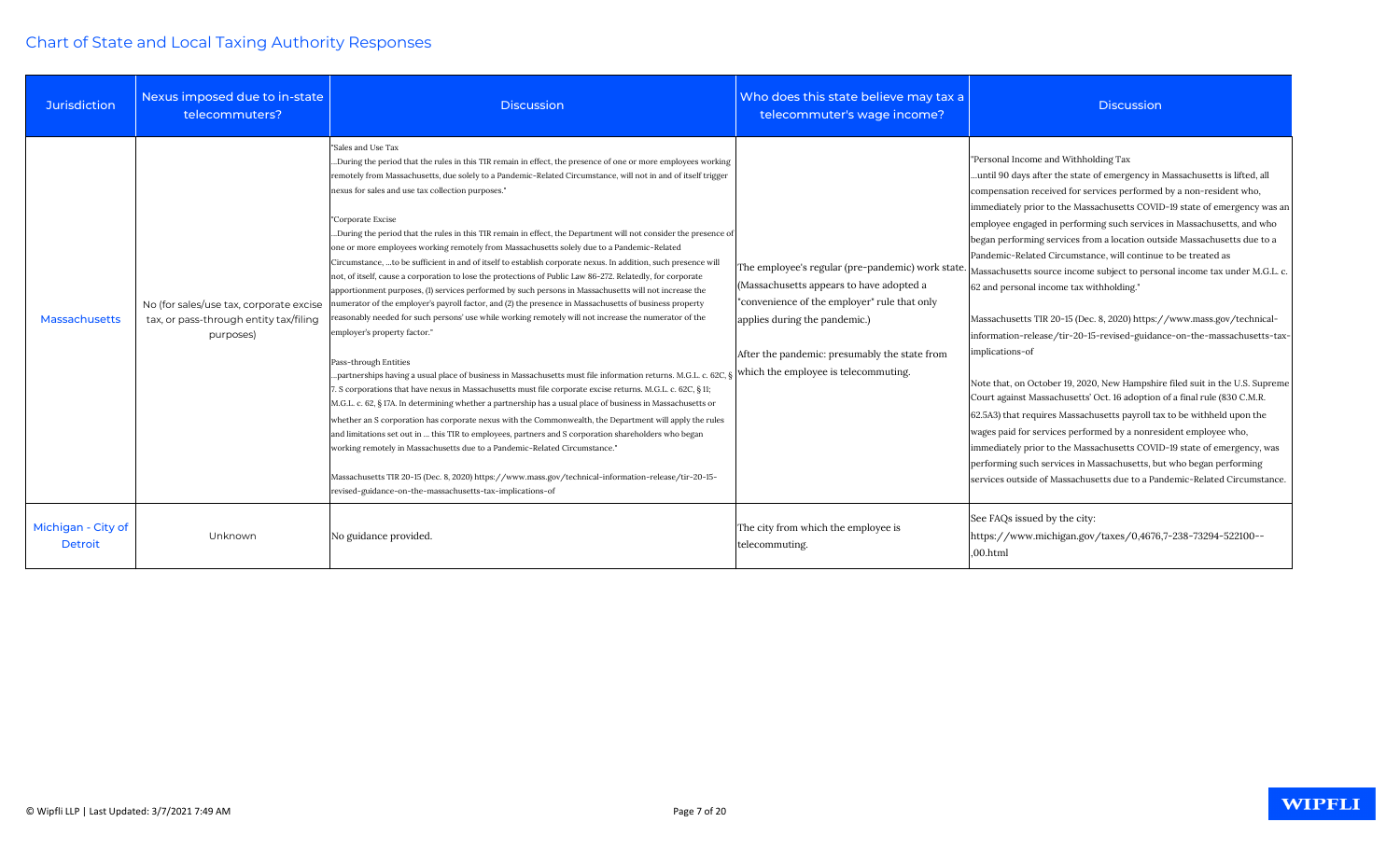| Jurisdiction    | Nexus imposed due to in-state<br>telecommuters?      | <b>Discussion</b>                                                                                                                                                                                                                                                                                                                                                                                           | Who does this state believe may tax a<br>telecommuter's wage income?                                                                                                                                                                                                                                                                                                                                                                                                                                                                                            | <b>Discussion</b>                                                                                                                                                                                                                                                                                                                                                                                                                                                                                                                                                                                                                                             |
|-----------------|------------------------------------------------------|-------------------------------------------------------------------------------------------------------------------------------------------------------------------------------------------------------------------------------------------------------------------------------------------------------------------------------------------------------------------------------------------------------------|-----------------------------------------------------------------------------------------------------------------------------------------------------------------------------------------------------------------------------------------------------------------------------------------------------------------------------------------------------------------------------------------------------------------------------------------------------------------------------------------------------------------------------------------------------------------|---------------------------------------------------------------------------------------------------------------------------------------------------------------------------------------------------------------------------------------------------------------------------------------------------------------------------------------------------------------------------------------------------------------------------------------------------------------------------------------------------------------------------------------------------------------------------------------------------------------------------------------------------------------|
| Minnesota       | No (for purposes of all Minnesota<br>business taxes) | "Will Minnesota impose nexus for business taxes on a company solely due to an employee<br>who is temporarily telecommuting from a Minnesota location due to COVID-19?<br>No. The department will not seek to establish nexus for any business tax solely because<br>an employee is temporarily working from home due to the COVID-19 pandemic."<br>https://www.revenue.state.mn.us/covid-19-faqs-businesses | The state from which the employee is<br>telecommuting.                                                                                                                                                                                                                                                                                                                                                                                                                                                                                                          | 'I'm temporarily telecommuting due to COVID-19. Will my Minnesota<br>Individual Income Tax filing requirement for tax year 2020 be affected?<br>It depends if you're a Minnesota resident, part-year resident, or<br>nonresident.<br>Minnesota residents: Your income tax filing requirements will not<br>change solely because of telecommuting.<br>Nonresidents or part-year residents: You may need to apportion your<br>income based on the number of days you work from home.<br>Nonresidents need to divide the number of days worked in Minnesota<br>by the total number of days worked."<br>https://www.revenue.state.mn.us/covid-19-faqs-individuals |
| <b>Missouri</b> | Unknown                                              | No guidance provided.                                                                                                                                                                                                                                                                                                                                                                                       | Wages paid for work performed from March 13,<br>2020 through Dec. 31, 2020: employers may elect<br>to withhold according to the employee's (pre-<br>pandemic) primary work location, but only (1) for<br>the portion of that time period during which the<br>employer lacked a "time and attendance system"<br>and (2) if they submit an affidavit attesting to this<br>fact by Jan. 31, 2021. Employers not eligible for or<br>making this election must withhold for all periods<br>according to the state from which the employee is<br>working/teleworking. | The sourcing election for wages paid for work performed from March<br>13, 2020 to Dec. 31, 2020 is provided by Missouri emergency rule 12<br>CSR 10-2.019 (adopted Jan. 6, 2021): https://dor.mo.gov/proposed-<br>rules/documents/E-Amd-12-10-2-019-2021.pdf. For wages paid on or<br>after Jan. 1, 2021 or for work not qualifying for the above election, see<br>MO-DOR's FAQ page here: https://dor.mo.gov/business/remote.php                                                                                                                                                                                                                             |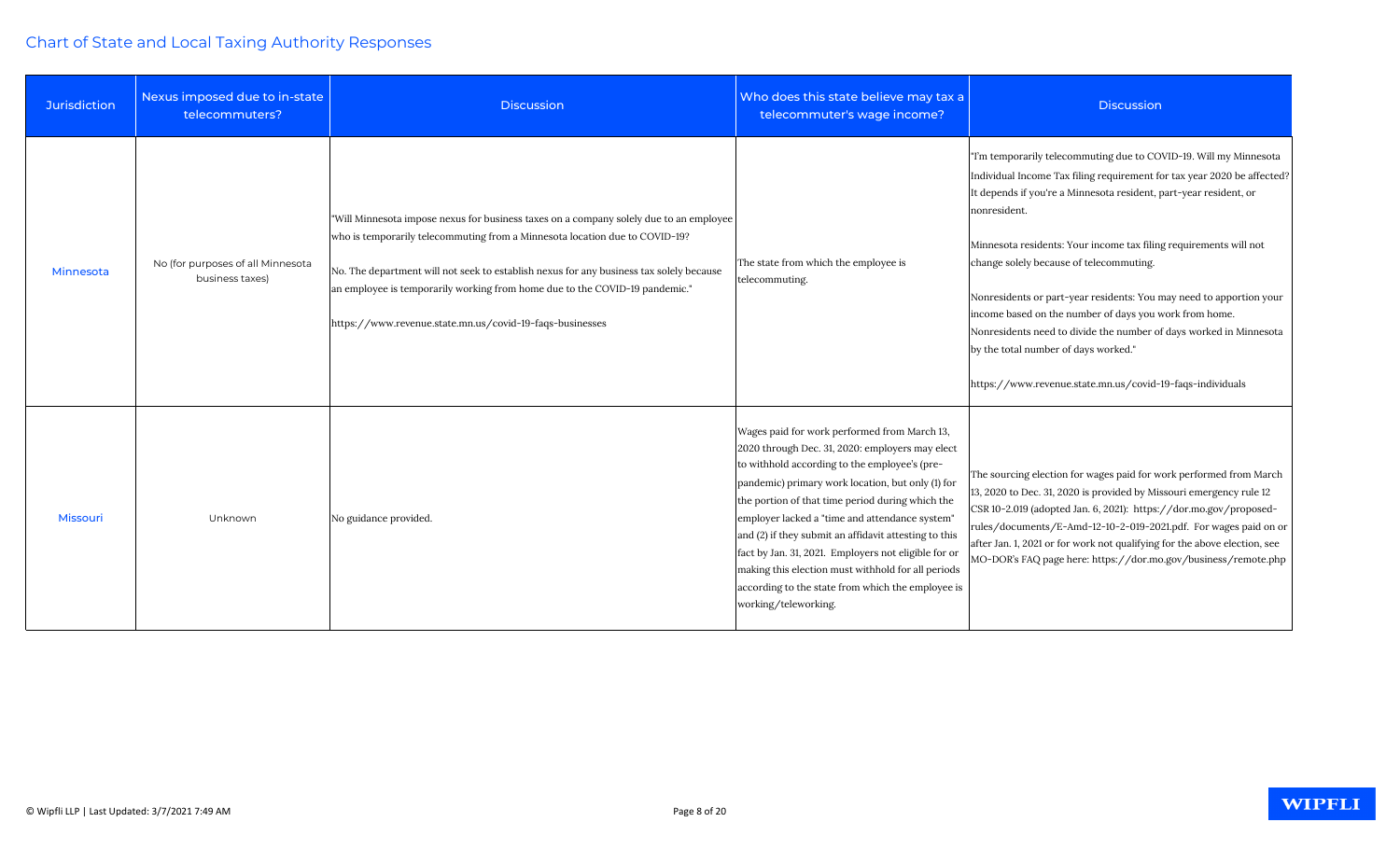| <b>Jurisdiction</b>            | Nexus imposed due to in-state<br>telecommuters?        | <b>Discussion</b>                                                                                                                                                                                                                                                                                                                   | Who does this state believe may tax a<br>telecommuter's wage income?                                                                                                                                                                                                      | <b>Discussion</b>                                                                                                                                                                                                                                                                                                                                                                                                                                                                                                                                                                                                                                                                                                                                                                                                                                                                                                                                                                                                                                                                                                                                               |
|--------------------------------|--------------------------------------------------------|-------------------------------------------------------------------------------------------------------------------------------------------------------------------------------------------------------------------------------------------------------------------------------------------------------------------------------------|---------------------------------------------------------------------------------------------------------------------------------------------------------------------------------------------------------------------------------------------------------------------------|-----------------------------------------------------------------------------------------------------------------------------------------------------------------------------------------------------------------------------------------------------------------------------------------------------------------------------------------------------------------------------------------------------------------------------------------------------------------------------------------------------------------------------------------------------------------------------------------------------------------------------------------------------------------------------------------------------------------------------------------------------------------------------------------------------------------------------------------------------------------------------------------------------------------------------------------------------------------------------------------------------------------------------------------------------------------------------------------------------------------------------------------------------------------|
| Missouri: City of St.<br>Louis | Unknown                                                | No guidance provided.                                                                                                                                                                                                                                                                                                               | The employee's regular (pre-pandemic) work<br>location. (St. Louis appears to have adopted a<br>"convenience of the employer" rule that only<br>applies during the pandemic.)<br>After the pandemic: presumably the location from<br>which the employee is telecommuting. | "Employees who have been working remotely due to Covid-19 or in<br>conjunction with the acting City of St. Louis Health Commissioner's<br>Order should be treated as working at their original, principal place of<br>work for Earnings Tax purposes. The acting Health Commissioner's<br>Order required all non-exempt City of St. Louis employers to "facilitate<br>employees working remotely" but is completely neutral to the location<br>of the remote work site. It does not order employees to work outside<br>the City nor require any individual who is employed outside the City,<br>to work remotely in their City Home.<br>Employers should continue to withhold on those employees in the<br>same manner as they did prior to the temporary relocation of their<br>employees. Under these circumstances, days worked out of the city<br>due to a temporary reassignment caused by Covid-19 or the acting<br>Health Commissioner's Order may not be included in the Non-<br>Residency Deduction formula on Form E-1R when claiming a refund for<br>tax year 2020."<br>https://www.stlouis-mo.gov/collector/earnings-tax-forms-<br>info.cfm#covid19 |
| Mississippi                    | No (for purposes of all Mississippi<br>business taxes) | "Mississippi will not use any changes in the employees' temporary work locations due to<br>the pandemic to impose nexus or alter apportionment of income for any business while<br>temporary telework requirements are in place."<br>https://www.dor.ms.gov/Documents/COVID%20Extensions%20Press%20Release.pdf<br>(March 26, 2020). | The employee's regular (pre-pandemic) work state.<br>(Mississippi appears to have adopted a<br>"convenience of the employer" rule that only<br>applies during the pandemic.)<br>After the pandemic: presumably the state from<br>which the employee is telecommuting.     | "During the period of national emergency, Mississippi will not change<br>withholding requirements for businesses based on the employee's<br>temporary telework location. Mississippi residents are taxable on their<br>total income, regardless of where they work. However, Mississippi will<br>not impose any new withholding requirements on the employer."<br>https://www.dor.ms.gov/Documents/COVID%20Extensions%20Pres<br>s%20Release.pdf                                                                                                                                                                                                                                                                                                                                                                                                                                                                                                                                                                                                                                                                                                                 |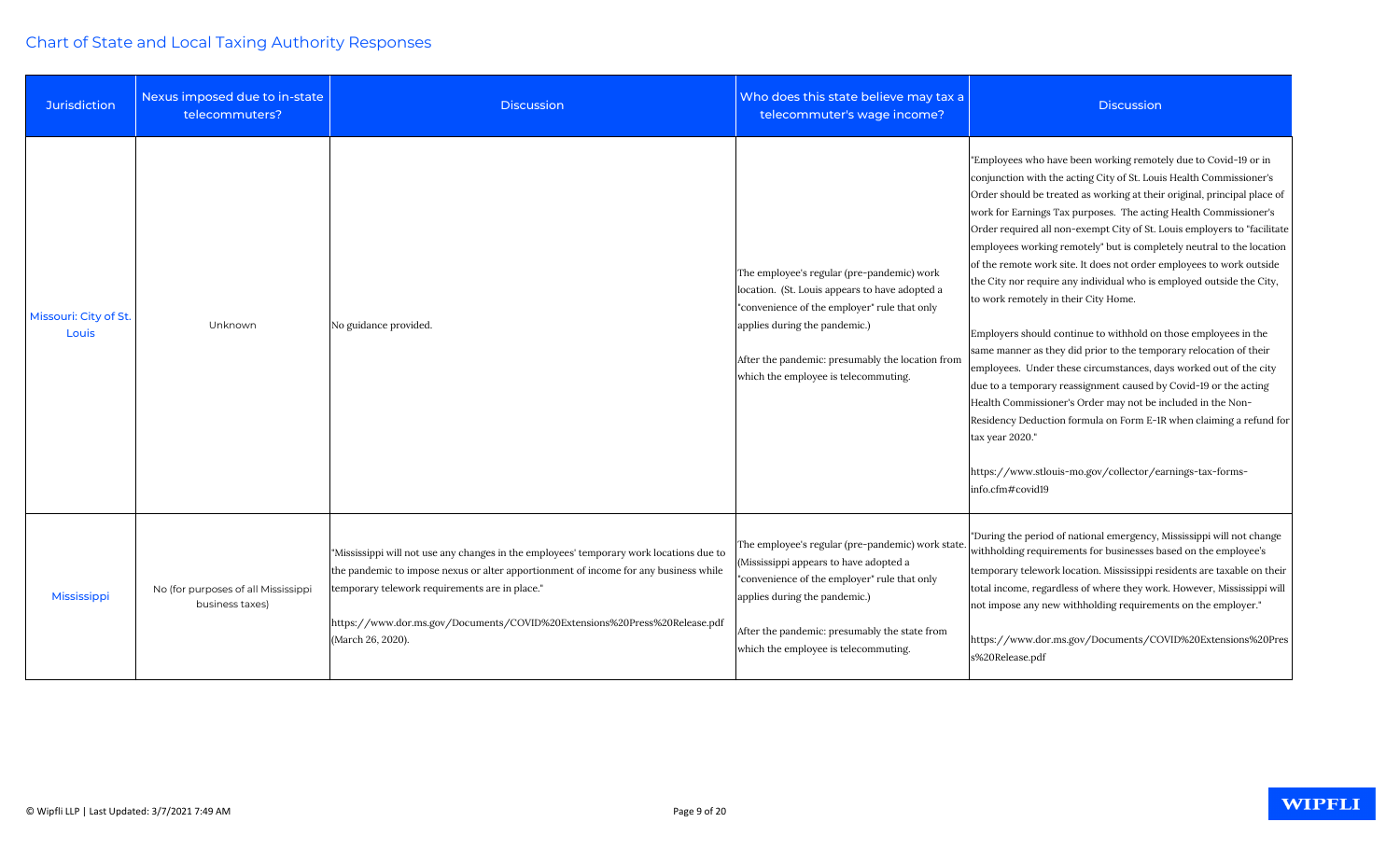| <b>Jurisdiction</b> | Nexus imposed due to in-state<br>telecommuters? | <b>Discussion</b>     | Who does this state believe may tax a<br>telecommuter's wage income?                                                                                                                                                                                                                          | <b>Discussion</b>                                                                                                                                                                                                                                                                                                                                                                                                                                                                                                                                                                                                                                                                                                                                                                                                                                                                                       |
|---------------------|-------------------------------------------------|-----------------------|-----------------------------------------------------------------------------------------------------------------------------------------------------------------------------------------------------------------------------------------------------------------------------------------------|---------------------------------------------------------------------------------------------------------------------------------------------------------------------------------------------------------------------------------------------------------------------------------------------------------------------------------------------------------------------------------------------------------------------------------------------------------------------------------------------------------------------------------------------------------------------------------------------------------------------------------------------------------------------------------------------------------------------------------------------------------------------------------------------------------------------------------------------------------------------------------------------------------|
| Nebraska            | Unknown                                         | No guidance provided. | The employee's regular (pre-pandemic) work state.<br>(Nebraska will apply a "convenience of the<br>employer" rule during the pandemic.)<br>After the pandemic: The employee's regular (pre-<br>pandemic) work state. (Nebraska has historically<br>used a "convenience of the employer rule.) | "The Nebraska Department of Revenue will not require employers to<br>change the state which was previously established in their payroll<br>systems for income tax withholding purposes for employees who are<br>now telecommuting or temporarily relocated to a work location within<br>or outside Nebraska due to the COVID-19 pandemic. A change in work<br>location is not required beginning with the date the emergency was<br>declared, March 13, 2020, and ending on January 1, 2021, unless the<br>emergency is extended."<br>https://revenue.nebraska.gov/businesses/frequently-asked-<br>questions-about-income-tax-changes-due-covid-19-national-<br>emergency (May 19, 2020)<br>It is unusual that Nebraska has announced its' effective use of a<br>"convenience of the employer" rule during the pandemic, due to its'<br>pre-pandemic use of that rule. 316 Neb. Admin. Code 22-003.01C. |

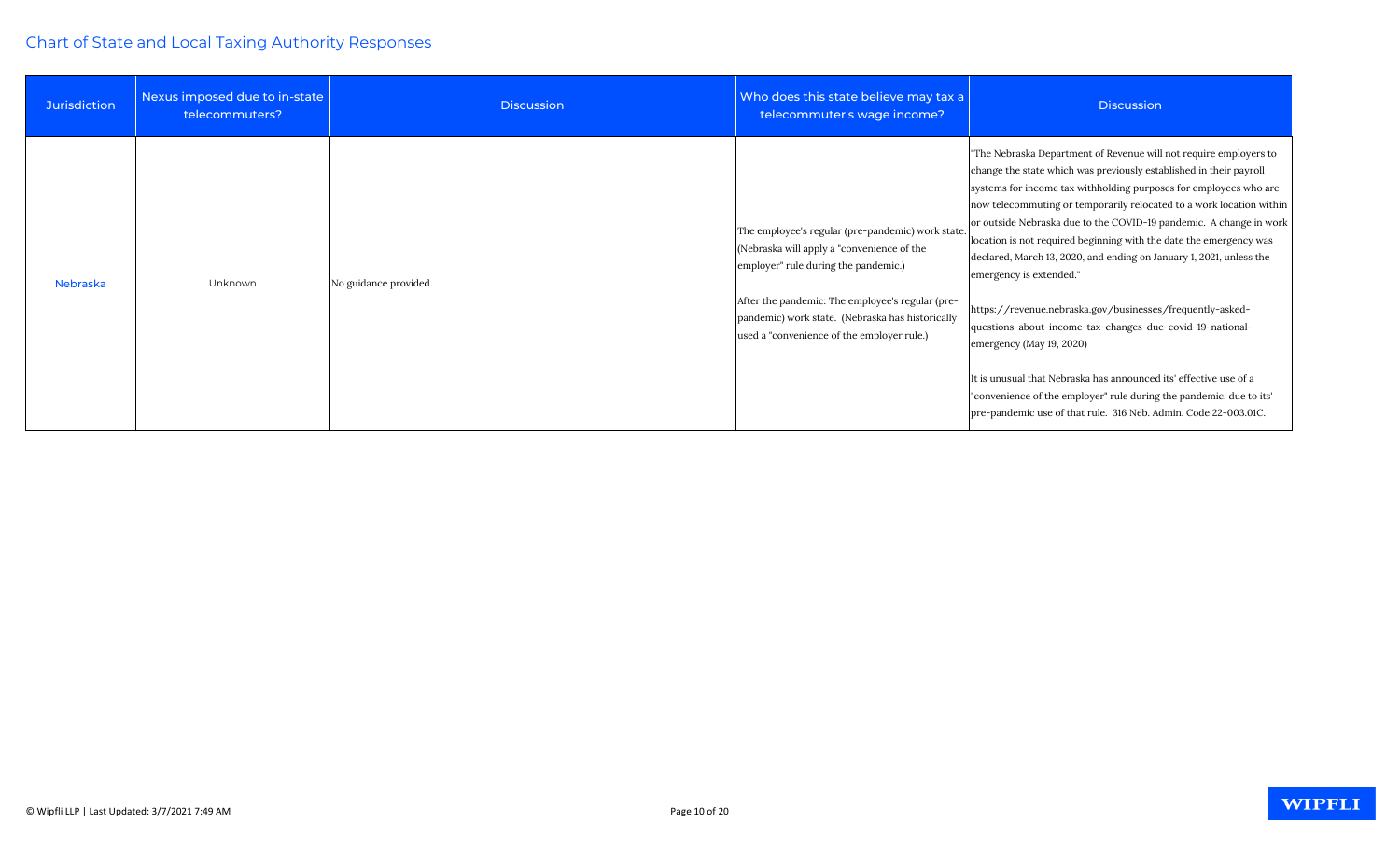| <b>Jurisdiction</b> | Nexus imposed due to in-state<br>telecommuters?         | <b>Discussion</b>                                                                                                                                                                                                                                                                                                                                                                                                                                                                                                                                                                                                                                                                                                                                                                                                                                                                                                                                                                                                                                                                                                                                                                                                                                                                                                                                                                                                                                                                 | Who does this state believe may tax a<br>telecommuter's wage income?                                                                                                                        | <b>Discussion</b>                                                                                                                                                                                                                                                                                                                                                                                                                                                                                                                                                                                                                                                                                                                                                                                                                                                                                                                                                                                                                                                                                                      |
|---------------------|---------------------------------------------------------|-----------------------------------------------------------------------------------------------------------------------------------------------------------------------------------------------------------------------------------------------------------------------------------------------------------------------------------------------------------------------------------------------------------------------------------------------------------------------------------------------------------------------------------------------------------------------------------------------------------------------------------------------------------------------------------------------------------------------------------------------------------------------------------------------------------------------------------------------------------------------------------------------------------------------------------------------------------------------------------------------------------------------------------------------------------------------------------------------------------------------------------------------------------------------------------------------------------------------------------------------------------------------------------------------------------------------------------------------------------------------------------------------------------------------------------------------------------------------------------|---------------------------------------------------------------------------------------------------------------------------------------------------------------------------------------------|------------------------------------------------------------------------------------------------------------------------------------------------------------------------------------------------------------------------------------------------------------------------------------------------------------------------------------------------------------------------------------------------------------------------------------------------------------------------------------------------------------------------------------------------------------------------------------------------------------------------------------------------------------------------------------------------------------------------------------------------------------------------------------------------------------------------------------------------------------------------------------------------------------------------------------------------------------------------------------------------------------------------------------------------------------------------------------------------------------------------|
| <b>New Jersey</b>   | No (for corporate income tax and sales<br>tax purposes) | "Does an out-of-State seller have to register and collect New Jersey Sales Tax if the seller's<br>employees are working from home in New Jersey as a result of the COVID-19 pandemic? The<br>Division will temporarily waive the Sales Tax nexus standard which is generally met if an out-of-<br>State seller has an employee working in this State. Thus, as long as the out-of-State seller did not<br>maintain any physical presence other than employees working from home in New Jersey and is<br>below the economic thresholds the Division will not consider the out-of-State seller to have<br>nexus for Sales Tax purposes during this time period."<br>https://www.state.nj.us/treasury/taxation/covid19-payroll.shtml (May 6, 2020)<br>"Tele-Commuting and Corporate Nexus - As a result of COVID-19 causing people to work from<br>home as a matter of public health, safety, and welfare, the Division will temporarily waive the<br>impact of the legal threshold within N.J.S.A. 54:10A-2 and N.J.A.C. 18:7-1.9(a), which treats the<br>presence of employees working from their homes in New Jersey as sufficient nexus for out-of-<br>state corporations. In the event that employees are working from home solely as a result of<br>closures due to the coronavirus outbreak and/or the employer's social distancing policy, no<br>threshold will be considered to have been met. "<br>https://www.nj.gov/treasury//taxation/businesses.shtml (March 30, 2020) | NJ will follow the sourcing rules of the employer's<br>home state. For employers whose home state is<br>NJ, wages will be sourced to the state from which<br>the employee is telecommuting. | "For purposes of New Jersey's employer witholding tax, during the<br>temporary period of the COVID-19 pandemic, wage income of<br>employees telecommuting from a non-New Jersey home office will<br>continue to be sourced as determined by the employer in accordance<br>with the employer's jurisdiction. The Reciprocal Personal Income Tax<br>Agreement between New Jersey and Pennsylvania eliminates wage<br>sourcing issues for these employees as there is agreement to not tax<br>the wages of a resident of the other state."<br>https://www.state.nj.us/treasury/taxation/covid19-payroll.shtml<br>On October 19, 2020, the New Jersey Senate introduced a bill directing<br>the State Treasurer to issue a report regarding (1) New York State's<br>taxation of the income earned by New Jersey residents, to determine<br>how much credit New Jersey provides for taxes paid to New York<br>under New York's "convenience of the employer" rule, and (2) whether<br>or not New Jersey will join New Hampshire's litigation against<br>Massachusetts regarding its' New York-like policies under COVID-19. |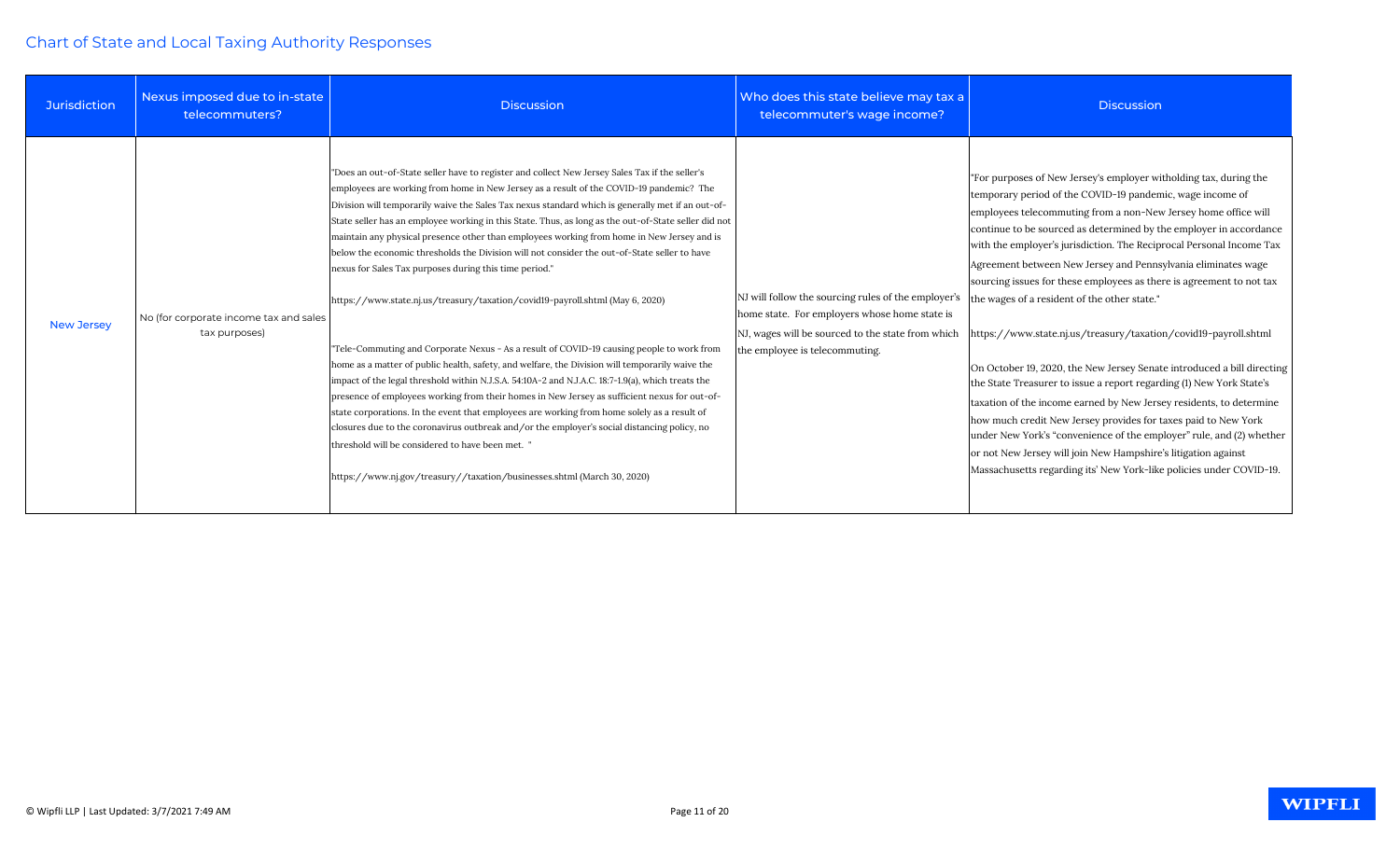| <b>Jurisdiction</b> | Nexus imposed due to in-state<br>telecommuters? | <b>Discussion</b>     | Who does this state believe may tax a<br>telecommuter's wage income?                                                                                                                     | <b>Discussion</b>                                                                                                                                                                                                                                                                                                                                                                                                                                                                                                                                                                                                                                                                                                                                                                                                                                                                       |
|---------------------|-------------------------------------------------|-----------------------|------------------------------------------------------------------------------------------------------------------------------------------------------------------------------------------|-----------------------------------------------------------------------------------------------------------------------------------------------------------------------------------------------------------------------------------------------------------------------------------------------------------------------------------------------------------------------------------------------------------------------------------------------------------------------------------------------------------------------------------------------------------------------------------------------------------------------------------------------------------------------------------------------------------------------------------------------------------------------------------------------------------------------------------------------------------------------------------------|
| <b>New York</b>     | Unknown                                         | No guidance provided. | The employee's regular (pre-pandemic) work state.<br>(New York will not provide any pandemic-related<br>exceptions to its' historical use of the "convenience<br>of the employer" rule.) | New York confirmed that it would not provide any COVID-19-related<br>exceptions to its' historical "convenience of the employer" rule. Under<br>this rule, the wages of any nonresident employee whose primary office<br>is in New York State are still sourced to New York for withholding and<br>individual income tax purposes unless the employer has established a<br>"bona fide employer" office at the employee's telecommuting office.<br>https://www.tax.ny.gov/pit/file/nonresident-<br>faqs.htm#telecommuting (Oct. 19, 2020)<br>The New York Bar Association had previously urged New York State<br>and City to provide a pandemic-related exception to their historical<br>"convenience of the employer" rules.<br>https://www.nycbar.org/member-and-career-<br>services/committees/reports-listing/reports/detail/covid-19-<br>related-tax-issues-letter (April 10, 2020) |

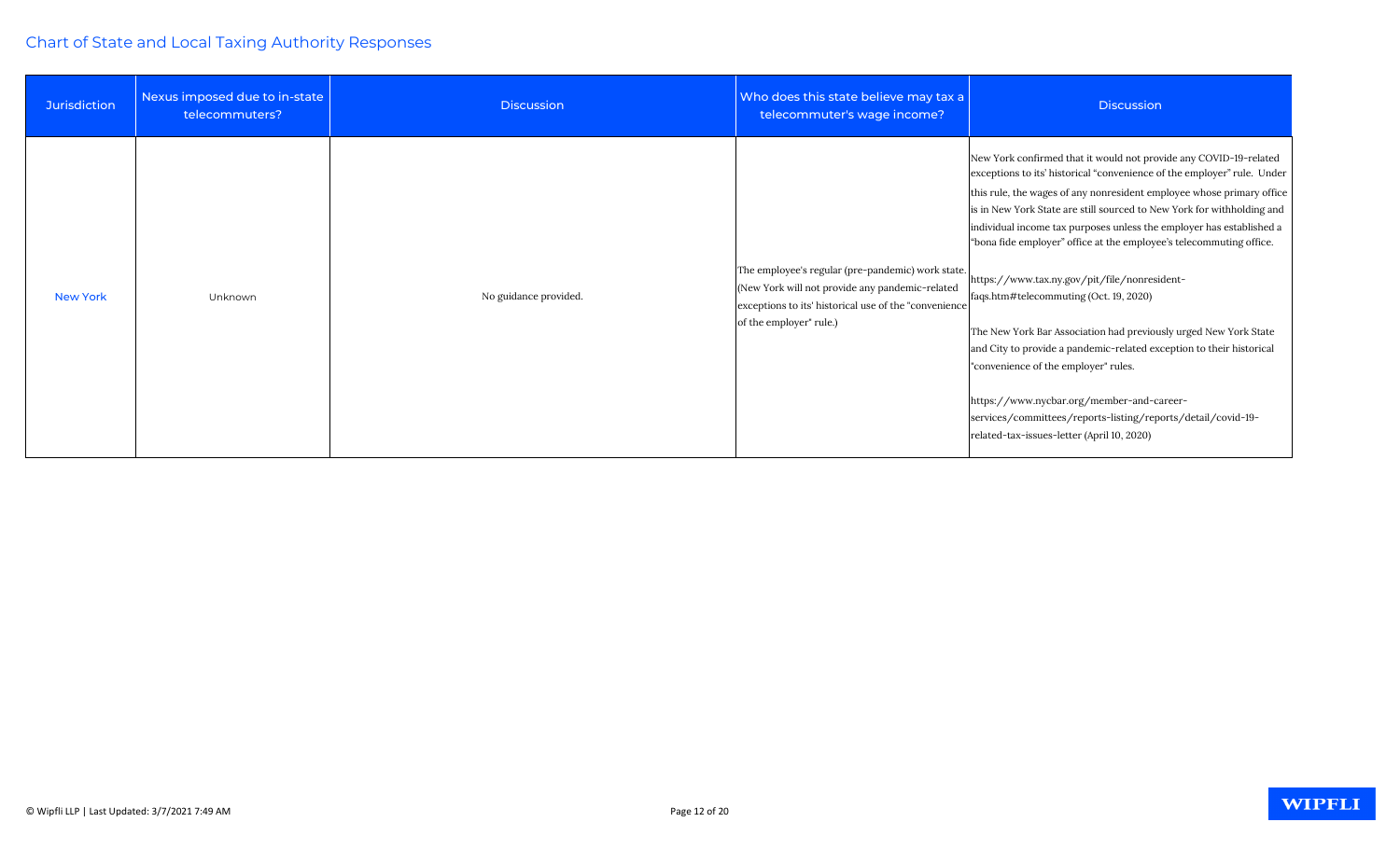| <b>Jurisdiction</b>   | Nexus imposed due to in-state<br>telecommuters?                                                                                                                                                                                                                    | <b>Discussion</b>                                                                                                                                                                                                                                                                                                                                                                                                                                                                                                                                                                                                                                                                                                                                                                                                                                                                                                                                                                                                                                                                                                                                                                                                                                                                                                                                                                                                 | Who does this state believe may tax a<br>telecommuter's wage income? | <b>Discussion</b>                                                                                                                                                                                                                                                                                                                                                                                                                                                                                                                                                                                                                                                                                                                                                                                                                                                                                                                                                                                                                                                                                                                                                                                                                                                                                                                                                                                                           |
|-----------------------|--------------------------------------------------------------------------------------------------------------------------------------------------------------------------------------------------------------------------------------------------------------------|-------------------------------------------------------------------------------------------------------------------------------------------------------------------------------------------------------------------------------------------------------------------------------------------------------------------------------------------------------------------------------------------------------------------------------------------------------------------------------------------------------------------------------------------------------------------------------------------------------------------------------------------------------------------------------------------------------------------------------------------------------------------------------------------------------------------------------------------------------------------------------------------------------------------------------------------------------------------------------------------------------------------------------------------------------------------------------------------------------------------------------------------------------------------------------------------------------------------------------------------------------------------------------------------------------------------------------------------------------------------------------------------------------------------|----------------------------------------------------------------------|-----------------------------------------------------------------------------------------------------------------------------------------------------------------------------------------------------------------------------------------------------------------------------------------------------------------------------------------------------------------------------------------------------------------------------------------------------------------------------------------------------------------------------------------------------------------------------------------------------------------------------------------------------------------------------------------------------------------------------------------------------------------------------------------------------------------------------------------------------------------------------------------------------------------------------------------------------------------------------------------------------------------------------------------------------------------------------------------------------------------------------------------------------------------------------------------------------------------------------------------------------------------------------------------------------------------------------------------------------------------------------------------------------------------------------|
| <b>North Carolina</b> | Unclear, but North Carolina will not<br>provide any exceptions to its' historical<br>business tax nexus laws/policies<br>regarding to the in-state presence of<br>employees simply because that<br>presence consists exclusively of<br>pandemic-motivated telework | Withholding Requirements for Remote Workers<br>Because of the COVID-19 pandemic, many Americans work remotely. Thus, many<br>employees work in a different location than where their employer is located. Some states<br>have addressed this issue by providing emergency relief to employers and employees. In<br>general, these states have indicated that during the COVID emergency period, employers<br>should continue to treat a remote worker's wages as if they were earned at the location<br>where the employee worked prior to the COVID pandemic. As of the date of this<br>publication, North Carolina has not modified its existing law with regard to nexus in<br>North Carolina for business tax purposes. If a nonresident employee who usually works in<br>an office in North Carolina is working from the nonresident employee's home outside of<br>North Carolina due to COVID-19, the employer is not required to withhold North Carolina<br>income taxes from the nonresident employee's wages that were earned for services<br>performed outside of North Carolina. Important: As of the date of this publication,<br>notwithstanding the COVID-19 pandemic, North Carolina has not changed withholding<br>tax law regarding remote workers.<br>North Carolina 2020 Personal Taxes Bulletin (Dec. 2020).<br>https://files.nc.gov/ncdor/documents/files/2020-Personal-Taxes-Bulletin-2.pdf | The state from which the employee is<br>telecommuting.               | Withholding Requirements for Remote Workers<br>Because of the COVID-19 pandemic, many Americans work remotely. Thus,<br>many employees work in a different location than where their employer is<br>located. Some states have addressed this issue by providing emergency relief<br>to employers and employees. In general, these states have indicated that<br>during the COVID emergency period, employers should continue to treat a<br>remote worker's wages as if they were earned at the location where the<br>employee worked prior to the COVID pandemic. As of the date of this<br>publication, North Carolina has not modified its existing law with regard to<br>nexus in North Carolina for business tax purposes. If a nonresident employee<br>who usually works in an office in North Carolina is working from the<br>nonresident employee's home outside of North Carolina due to COVID-19,<br>the employer is not required to withhold North Carolina income taxes from<br>the nonresident employee's wages that were earned for services performed<br>outside of North Carolina. Important: As of the date of this publication,<br>notwithstanding the COVID-19 pandemic, North Carolina has not changed<br>withholding tax law regarding remote workers.<br>North Carolina 2020 Personal Taxes Bulletin (Dec. 2020).<br>https://files.nc.gov/ncdor/documents/files/2020-Personal-Taxes-Bulletin-<br>2.pdf |

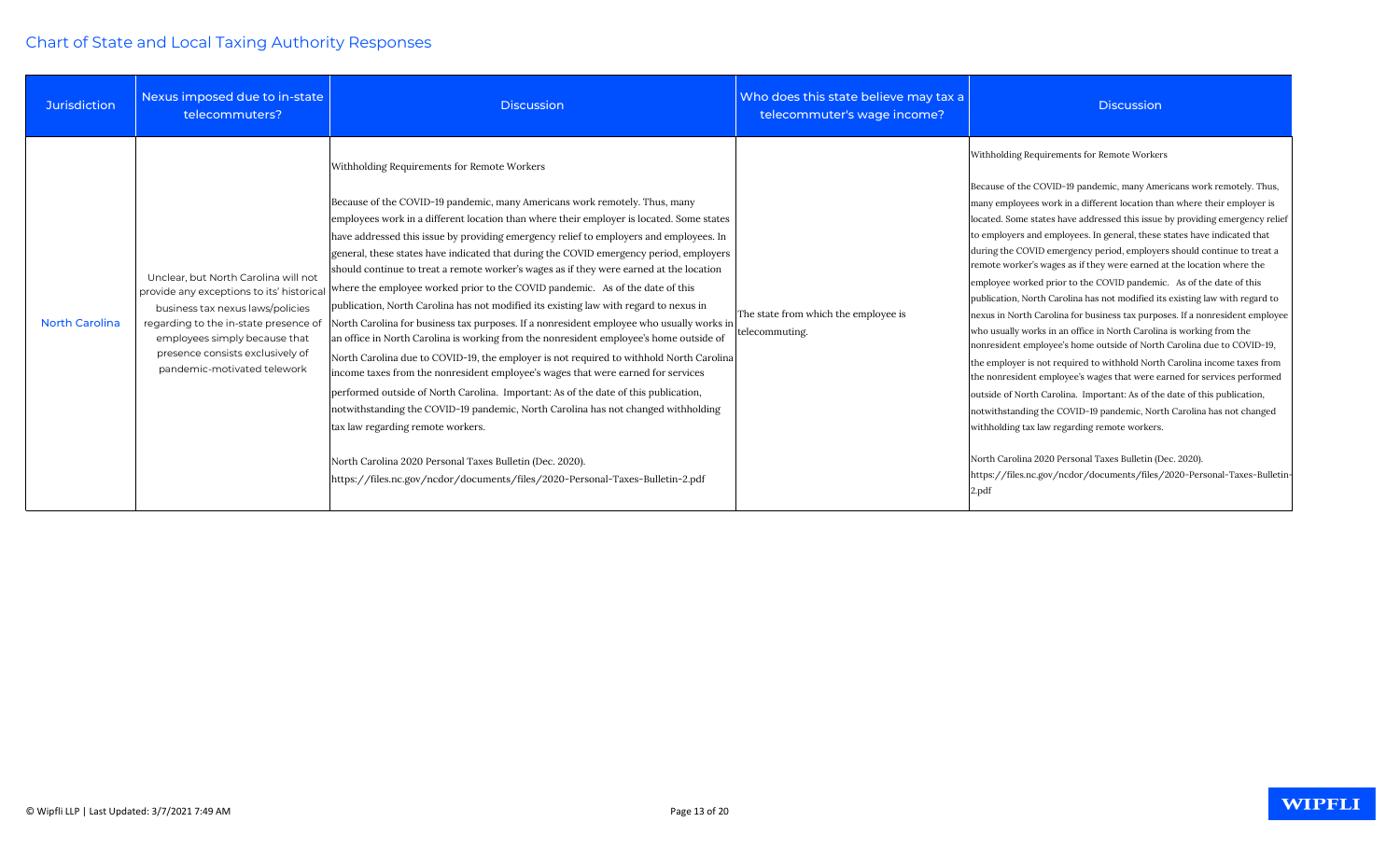| <b>Jurisdiction</b> | Nexus imposed due to in-state<br>telecommuters? | <b>Discussion</b>                                                                                                                                                                                                                                                                                                                                                                                                                                                                                                                                                                                                                                                                                                                                                                                                                                                                                                                                                                  | Who does this state believe may tax a<br>telecommuter's wage income? |
|---------------------|-------------------------------------------------|------------------------------------------------------------------------------------------------------------------------------------------------------------------------------------------------------------------------------------------------------------------------------------------------------------------------------------------------------------------------------------------------------------------------------------------------------------------------------------------------------------------------------------------------------------------------------------------------------------------------------------------------------------------------------------------------------------------------------------------------------------------------------------------------------------------------------------------------------------------------------------------------------------------------------------------------------------------------------------|----------------------------------------------------------------------|
| <b>North Dakota</b> | No (business income tax)                        | "Because of COVID restrictions and recommendations, some of our employees are<br>present in North Dakota in a temporary telecommuting capacity. Would this create<br>nexus for 2020 for our company?<br>If the telecommuting is attributable to a COVID related response and is intended to be<br>temporary, North Dakota will not assert income tax nexus on that basis alone."<br>https://www.nd.gov/tax/faqs/articles/412-/<br>"Because of COVID restrictions and recommendations, some of our employees, whose<br>payroll which is ordinarily assignable to another state for payroll factor purposes, are<br>telecommuting from a location in North Dakota. Is this payroll included as North Dakota<br>payroll?<br>A: If the telecommuting is attributable to a COVID related response and is intended to be<br>temporary, North Dakota will not require inclusion of that payroll in the numerator of the<br>payroll factor."<br>https://www.nd.gov/tax/faqs/articles/413-/ | Unknown                                                              |

| Who does this state believe may tax a<br>telecommuter's wage income? | <b>Discussion</b>     |
|----------------------------------------------------------------------|-----------------------|
| Unknown                                                              | No guidance provided. |

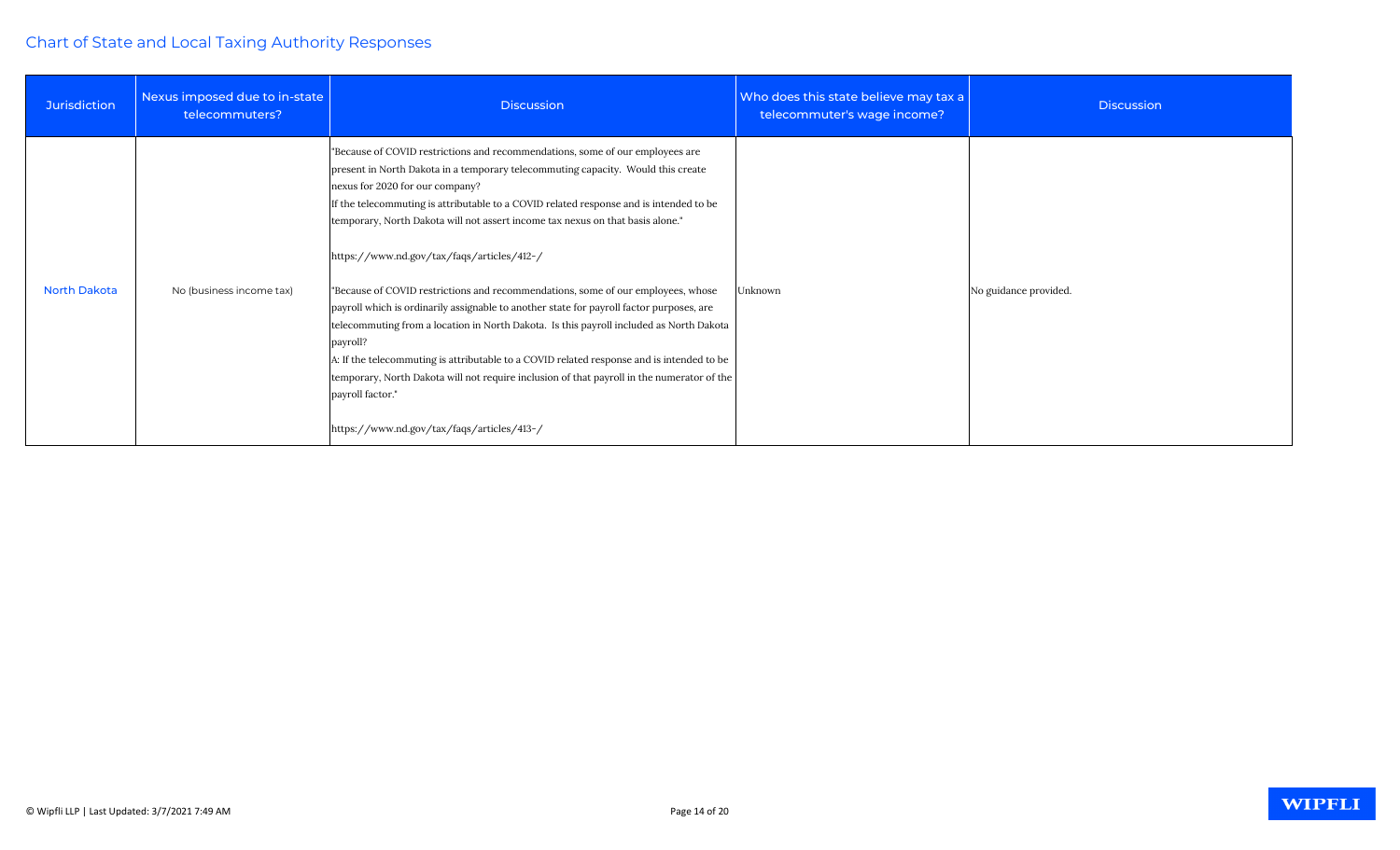| <b>Jurisdiction</b>     | Nexus imposed due to in-state<br>telecommuters?                                     | <b>Discussion</b>                                                                                                                                                                                                                                                                                                                                                                                                                                                    | Who does this state believe may tax a<br>telecommuter's wage income?               | <b>Discussion</b>                                                                                                                                                                                                                                                                                                                                                                                                                                                                                                                                                                                                                                                                                                                                                                                                                                                                                                                                                                                                                                                          |
|-------------------------|-------------------------------------------------------------------------------------|----------------------------------------------------------------------------------------------------------------------------------------------------------------------------------------------------------------------------------------------------------------------------------------------------------------------------------------------------------------------------------------------------------------------------------------------------------------------|------------------------------------------------------------------------------------|----------------------------------------------------------------------------------------------------------------------------------------------------------------------------------------------------------------------------------------------------------------------------------------------------------------------------------------------------------------------------------------------------------------------------------------------------------------------------------------------------------------------------------------------------------------------------------------------------------------------------------------------------------------------------------------------------------------------------------------------------------------------------------------------------------------------------------------------------------------------------------------------------------------------------------------------------------------------------------------------------------------------------------------------------------------------------|
| <b>Ohio: Localities</b> | No (if employees do not telecommute<br>from the city for more than 20<br>days/year) | "if an employee does not exceed the 20-day threshold, that employee's pay is not counted<br>toward the business's payroll factor, one of three factors - along with property and sales<br>that determines whether, and the extent to which, an employer's own income is subject  location. (Ohio Cities have all adopted a<br>to the municipality's tax on net profits."<br>http://files.clickdimensions.com/ohiosenategov-<br>aij2w/documents/hb197_other_13586.pdf | The employee's regular (pre-pandemic) work<br>"convenience of the employer" rule). | On March 27, 2020, Ohio Gov. DeWine signed into law H.B. 197, which<br>specifies that, for Ohio municipal income tax purposes, employees<br>who must report to a temporary worksite (including their home)<br>during the emergency period, or within 30 days thereafter, are<br>considered to be working at their otherwise principal place of work<br>(which, by law, is where the employee reports for work on "a regular<br>and ordinary basis"). This affects which municipal corporation the<br>employer must withhold income taxes for, which municipal<br>corporation may tax the employee's pay, and whether and how much<br>of the employer's own income is subject to a municipality's income tax.<br>(Under current law, an employee may work in a municipality for up to<br>20 days per year without the employee becoming subject to that<br>municipality's income tax and the employer becoming subject to that<br>municipality's tax withholding requirements.)<br>http://files.clickdimensions.com/ohiosenategov-<br>aij2w/documents/hb197_other_13586.pdf |
| Oregon                  | No (corporate income tax)                                                           | "For purposes of Oregon corporate excise/income tax, the presence of teleworking<br>employees of the corporation in Oregon between March 8, 2020 and December 31, 2020<br>won't be treated by the department as a relevant factor when making a nexus<br>determination if the employee(s) in question are regularly based outside Oregon."<br>https://www.oregon.gov/dor/Pages/COVID19.aspx                                                                          | Unknown                                                                            | No guidance provided.                                                                                                                                                                                                                                                                                                                                                                                                                                                                                                                                                                                                                                                                                                                                                                                                                                                                                                                                                                                                                                                      |

#### WIPFLI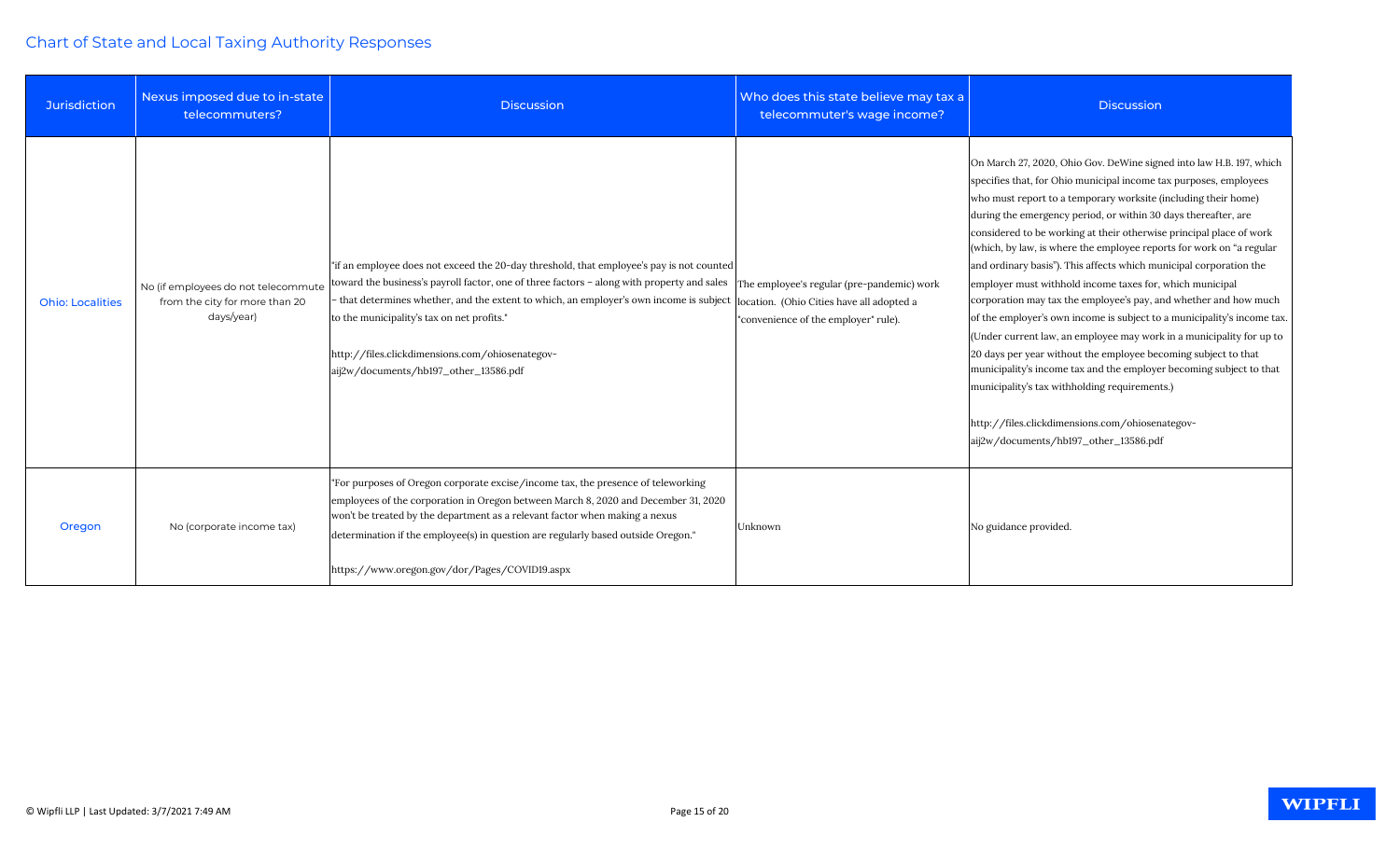| <b>Jurisdiction</b> | Nexus imposed due to in-state<br>telecommuters? | <b>Discussion</b>                                                                                                                                                                                                                                                                                                                                                                                                                                                                              | Who does this state believe may tax a<br>telecommuter's wage income?                                                                                                                                                                                                                                    | <b>Discussion</b>                                                                                                                                                                                                                                                                                                                                                                                                                                                                                                                                                                                                                                                                                                                                                                                                                                                                                                                                                                                                                                                                                                                                                                                                                                                                                                                                                     |
|---------------------|-------------------------------------------------|------------------------------------------------------------------------------------------------------------------------------------------------------------------------------------------------------------------------------------------------------------------------------------------------------------------------------------------------------------------------------------------------------------------------------------------------------------------------------------------------|---------------------------------------------------------------------------------------------------------------------------------------------------------------------------------------------------------------------------------------------------------------------------------------------------------|-----------------------------------------------------------------------------------------------------------------------------------------------------------------------------------------------------------------------------------------------------------------------------------------------------------------------------------------------------------------------------------------------------------------------------------------------------------------------------------------------------------------------------------------------------------------------------------------------------------------------------------------------------------------------------------------------------------------------------------------------------------------------------------------------------------------------------------------------------------------------------------------------------------------------------------------------------------------------------------------------------------------------------------------------------------------------------------------------------------------------------------------------------------------------------------------------------------------------------------------------------------------------------------------------------------------------------------------------------------------------|
| Pennsylvania        | No (corporate net income tax or sales<br>tax)   | "As a result of the COVID-19 pandemic causing people to temporarily work from home,<br>the department will not seek to impose Corporate Net Income Tax (CNIT) nexus or Sales<br>and Use Tax (SUT) nexus solely on the basis of this temporary activity."<br>"This guidance will be in effect until the earlier of June 30, 2021, or 90 days after the<br>Proclamation of Disaster Emergency in Pennsylvania is lifted ("End Date")."<br>https://www.revenue.pa.gov/COVID19/Pages/Telework.aspx | The employee's regular (pre-pandemic) work state<br>(Pennsylvania will apply a "convenience of the<br>employer" rule during the pandemic.)<br>After the pandemic: The employee's regular (pre-<br>pandemic) work state. (Pennsylvania has<br>historically used a "convenience of the employer<br>rule.) | "Employees - In summary, if an employee is working from home temporarily<br>due to the COVID-19 pandemic, the department does not consider that as a<br>change to the sourcing of the employee's compensation. For non-residents<br>who were working in Pennsylvania before the pandemic, their compensation<br>would remain Pennsylvania sourced income for all tax purposes, including PA-<br>40 reporting, employer withholding and three-factor business income<br>apportionment purposes for S Corporations, partnerships and individuals.<br>Conversely, for Pennsylvania residents who were working out-of-state<br>before the pandemic, their compensation would remain sourced to the other<br>state and they would still be able to claim a resident credit for tax paid to the<br>other state on the compensation.<br>Employers - For a Pennsylvania employer with a non-resident employee<br>temporarily working from home due to the COVID-19 pandemic in a state<br>that doesn't have a reciprocity agreement with Pennsylvania, the department<br>advises that the employee's compensation remains Pennsylvania sourced,<br>and the employer is required to withhold on the compensation."<br>https://www.revenue.pa.gov/COVID19/Pages/Telework.aspx<br>Pennsylvania has historically used a "convenience of the employer" rule. 61<br>Pa. Code 109.8. |

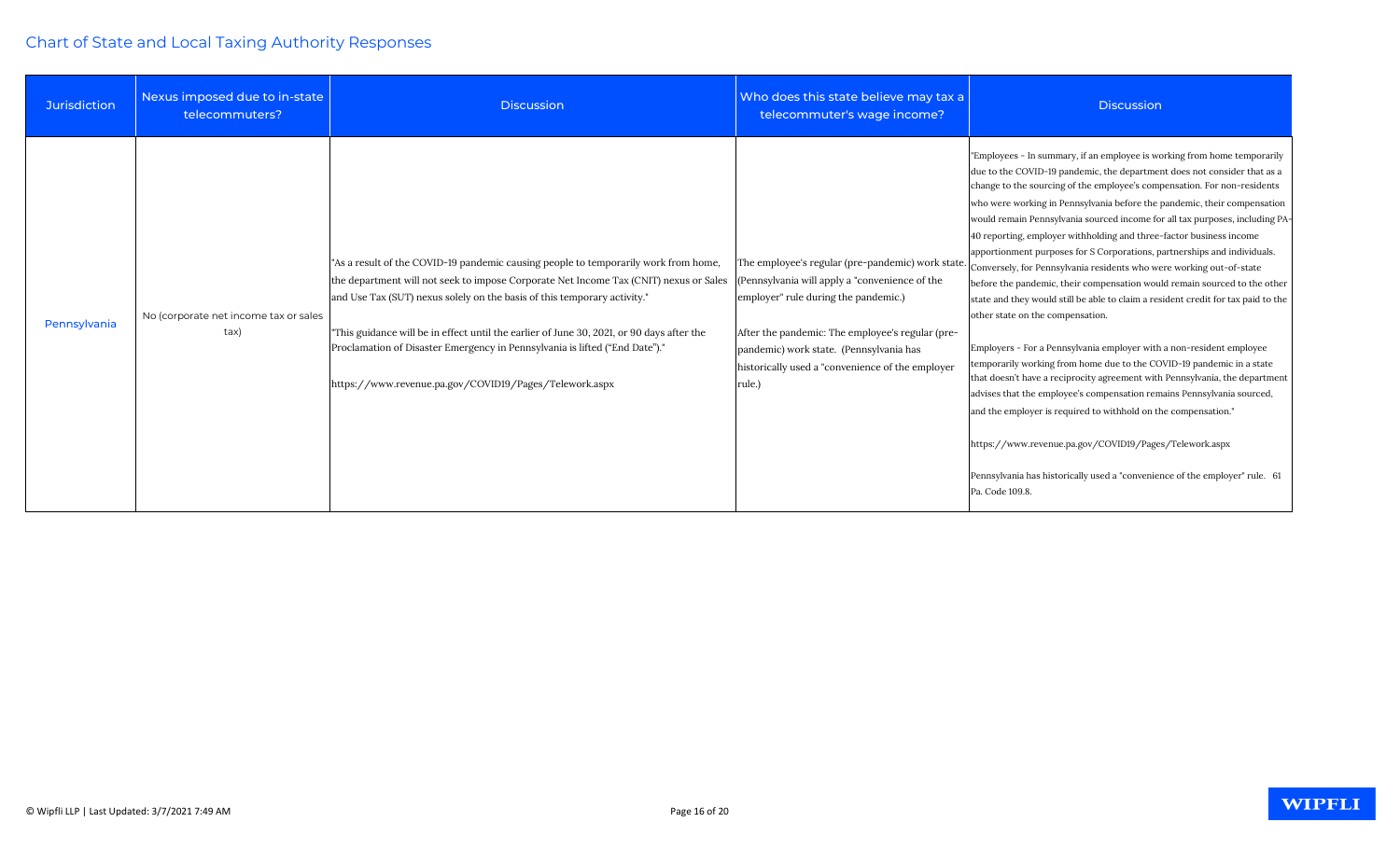| <b>Jurisdiction</b>                   | Nexus imposed due to in-state<br>telecommuters?                          | <b>Discussion</b>                                                                                                                                                                                                                                                                                                                                                                                                                                                                                                                                                                                                                                                                                                                                                                                                                                                                                                                                                                               | Who does this state believe may tax a<br>telecommuter's wage income?                                                                                                                                                           | <b>Discussion</b>                                                                                                                                                                                                                                                                                                                                                                                                                                                                                                                                                                                                                                                                                                                                                                                                                                                                                                                                                                                                                                                                                                                                                                                                                                                                                                                                                                                                                                                           |
|---------------------------------------|--------------------------------------------------------------------------|-------------------------------------------------------------------------------------------------------------------------------------------------------------------------------------------------------------------------------------------------------------------------------------------------------------------------------------------------------------------------------------------------------------------------------------------------------------------------------------------------------------------------------------------------------------------------------------------------------------------------------------------------------------------------------------------------------------------------------------------------------------------------------------------------------------------------------------------------------------------------------------------------------------------------------------------------------------------------------------------------|--------------------------------------------------------------------------------------------------------------------------------------------------------------------------------------------------------------------------------|-----------------------------------------------------------------------------------------------------------------------------------------------------------------------------------------------------------------------------------------------------------------------------------------------------------------------------------------------------------------------------------------------------------------------------------------------------------------------------------------------------------------------------------------------------------------------------------------------------------------------------------------------------------------------------------------------------------------------------------------------------------------------------------------------------------------------------------------------------------------------------------------------------------------------------------------------------------------------------------------------------------------------------------------------------------------------------------------------------------------------------------------------------------------------------------------------------------------------------------------------------------------------------------------------------------------------------------------------------------------------------------------------------------------------------------------------------------------------------|
| Pennsylvania: City<br>of Philadelphia | Nexus (Business Income and Receipts<br>Tax/BIRT and Net Profits Tax/NPT) | "The Department of Revenue will temporarily waive the legal nexus threshold established<br>under §19-2603 of the Philadelphia Code and under Section 103 of the BIRT Regulations,<br>which considers the presence of employees working temporarily from home within<br>Philadelphia as establishing sufficient nexus for out-of-Philadelphia businesses. This<br>waiver applies if and when an employee works from home solely as a result of the COVID-The employee's regular (pre-pandemic) work<br>19 pandemic.<br>This temporary guidance will be in effect until the earlier of June 30, 2021, or 90 days<br>after the Proclamation of Disaster Emergency in Pennsylvania is lifted ("End Date"). This<br>policy is consistent with<br>guidance issued by the Pennsylvania Department of Revenue regarding Telework During<br>the COVID-19 pandemic."<br>https://www.phila.gov/media/20201207154218/Nexus-sourcing-Philadelphia-covid-19-<br>December2020-policy-update.pdf (Dec. 7, 2020) | location. (Philadelphia appears to have adopted a<br>"convenience of the employer" rule that only<br>applies during the pandemic.)<br>After the pandemic: presumably the location from<br>which the employee is telecommuting. | "Where Philadelphia non-resident employees - who have been performing services in<br>their assigned business locations within Philadelphia and have not previously been<br>required to work from home - are now temporarily working from home solely as a<br>result of the COVID-19 pandemic, the Department of Revenue deems that such services<br>are performed within Philadelphia for the purposes of sourcing receipts for BIRT and<br>NPT.<br>Philadelphia resident employees who had been performing services for employers<br>butside the City before the COVID-19 pandemic who are now temporarily working from<br>their homes in Philadelphia are covered by this policy. Receipts from services<br>performed by these Philadelphia resident employees at their Philadelphia homes solely<br>as a result of the COVID-19 pandemic will not be sourced to Philadelphia for BIRT and<br>NPT.<br>This special sourcing rule is an exception that applies only for the duration of the<br>Governor and Mayor's emergency stay-at-home orders issued in response to the<br>COVID-19 coronavirus health emergency. This guidance is an exercise of the<br>Department's authority to provide for alternative apportionment when the ordinary<br>rules would not accurately reflect the taxpayer's income attributable to the City."<br>https://www.phila.gov/media/20201207154218/Nexus-sourcing-Philadelphia-covid-<br>19-December2020-policy-update.pdf (Dec. 7, 2020) |

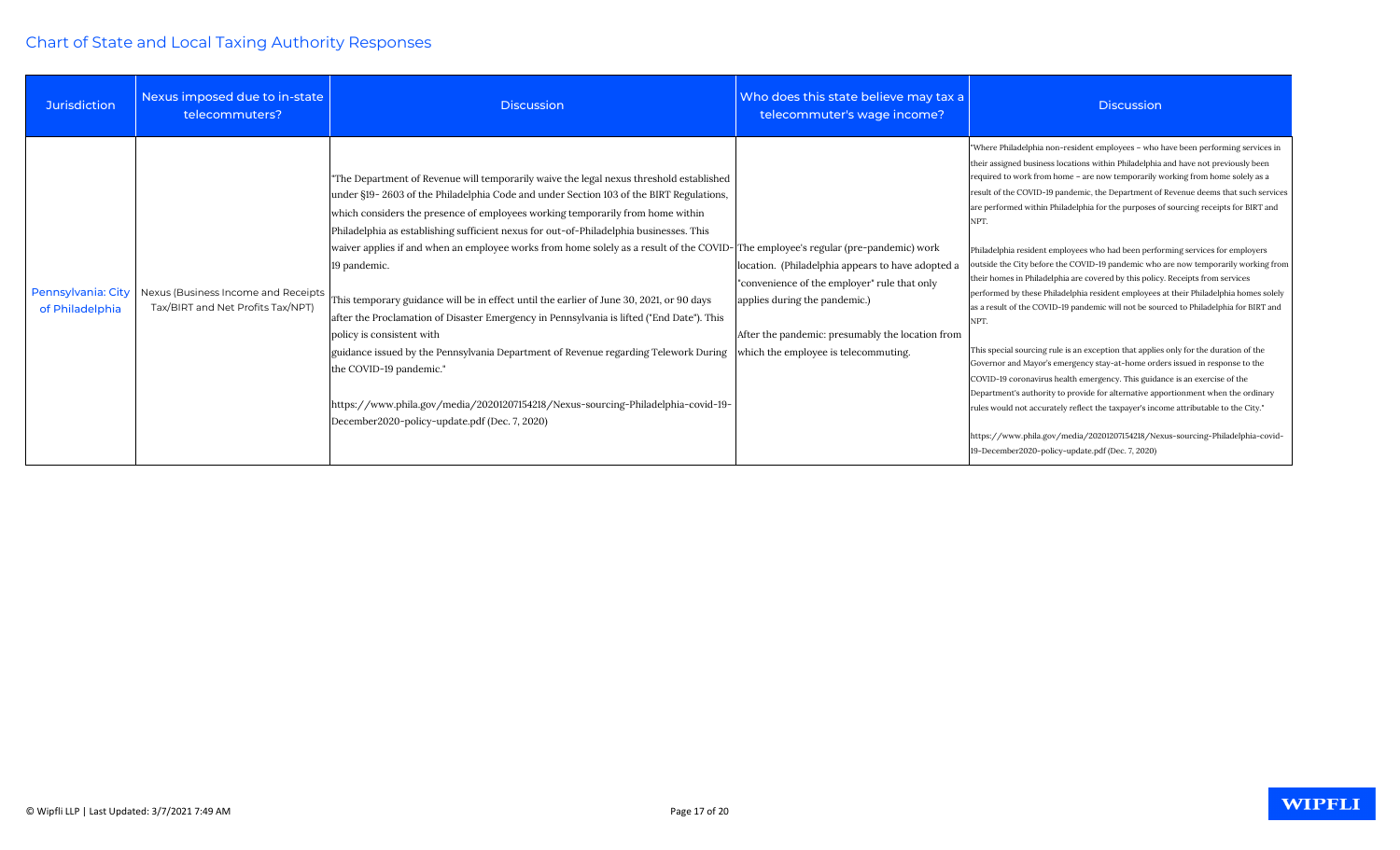| <b>Jurisdiction</b> | Nexus imposed due to in-state<br>telecommuters? | <b>Discussion</b>                                                                                                                                                                                                                                                                                                                                                                                                                                                                                                                                                                                                                                                                                                                                                                                                                                                                                                                                                                                                                                                                                                                                                                                                                                                                      | Who does this state believe may tax a<br>telecommuter's wage income?                                                                                                                                              | <b>Discussion</b>                                                                                                                                                                                                                                                                                                                                                                                                                                                                                                                                                                                                                                                                                                                                                 |
|---------------------|-------------------------------------------------|----------------------------------------------------------------------------------------------------------------------------------------------------------------------------------------------------------------------------------------------------------------------------------------------------------------------------------------------------------------------------------------------------------------------------------------------------------------------------------------------------------------------------------------------------------------------------------------------------------------------------------------------------------------------------------------------------------------------------------------------------------------------------------------------------------------------------------------------------------------------------------------------------------------------------------------------------------------------------------------------------------------------------------------------------------------------------------------------------------------------------------------------------------------------------------------------------------------------------------------------------------------------------------------|-------------------------------------------------------------------------------------------------------------------------------------------------------------------------------------------------------------------|-------------------------------------------------------------------------------------------------------------------------------------------------------------------------------------------------------------------------------------------------------------------------------------------------------------------------------------------------------------------------------------------------------------------------------------------------------------------------------------------------------------------------------------------------------------------------------------------------------------------------------------------------------------------------------------------------------------------------------------------------------------------|
| <b>Rhode Island</b> | No (corporate income tax or sales tax)          | For the duration of Rhode Island's coronavirus state of emergency, the Rhode Island<br>Division of Taxation will not seek to establish nexus for Rhode Island sales and use tax<br>purposes or for Rhode Island corporate income tax purposes solely because an employee<br>is temporarily working from home during the state of emergency, or because an<br>employee is temporarily working from home during the state of emergency and is using<br>property to allow the employee to work from home (e.g., computers, computer<br>equipment, or similar property) temporarily during the state of emergency.<br>In addition, the performance of any services by such employees within Rhode Island will<br>not, of itself, cause their employer to lose the protection of Public Law 86-272.<br>For the duration of Rhode Island's coronavirus state of emergency, services performed by<br>one or more employees, who previously worked in another state but, solely due to the<br>pandemic, are now working remotely from Rhode Island, will not be considered by the<br>Rhode Island Division of Taxation to increase the numerator of their employer's payroll<br>factor for purposes of apportioning income."<br>http://www.tax.ri.gov/Advisory/ADV_2020_22.pdf (May 26, 2020). | (Rhode Island appears to have adopted a<br>"convenience of the employer" rule that only<br>applies during the pandemic.)<br>After the pandemic: presumably the state from<br>which the employee is telecommuting. | Rhode Island's emergency regulation has been extended until March<br>19, 2021.<br>"Under Emergency Regulation 280 RICR 20-55-14, the income of<br>The employee's regular (pre-pandemic) work state. employees who are nonresidents temporarily working outside of<br>Rhode Island solely due to the pandemic will continue to be treated as<br>Rhode Island-source income for Rhode Island withholding tax<br>purposes.<br>Similarly, Rhode Island will not require employers located outside of<br>Rhode Island to withhold Rhode Island income taxes on from the<br>wages of employees who are Rhode Island residents temporarily<br>working within Rhode Island solely due to the pandemic."<br>http://www.tax.ri.gov/Advisory/ADV_2020_22.pdf (May 26, 2020). |

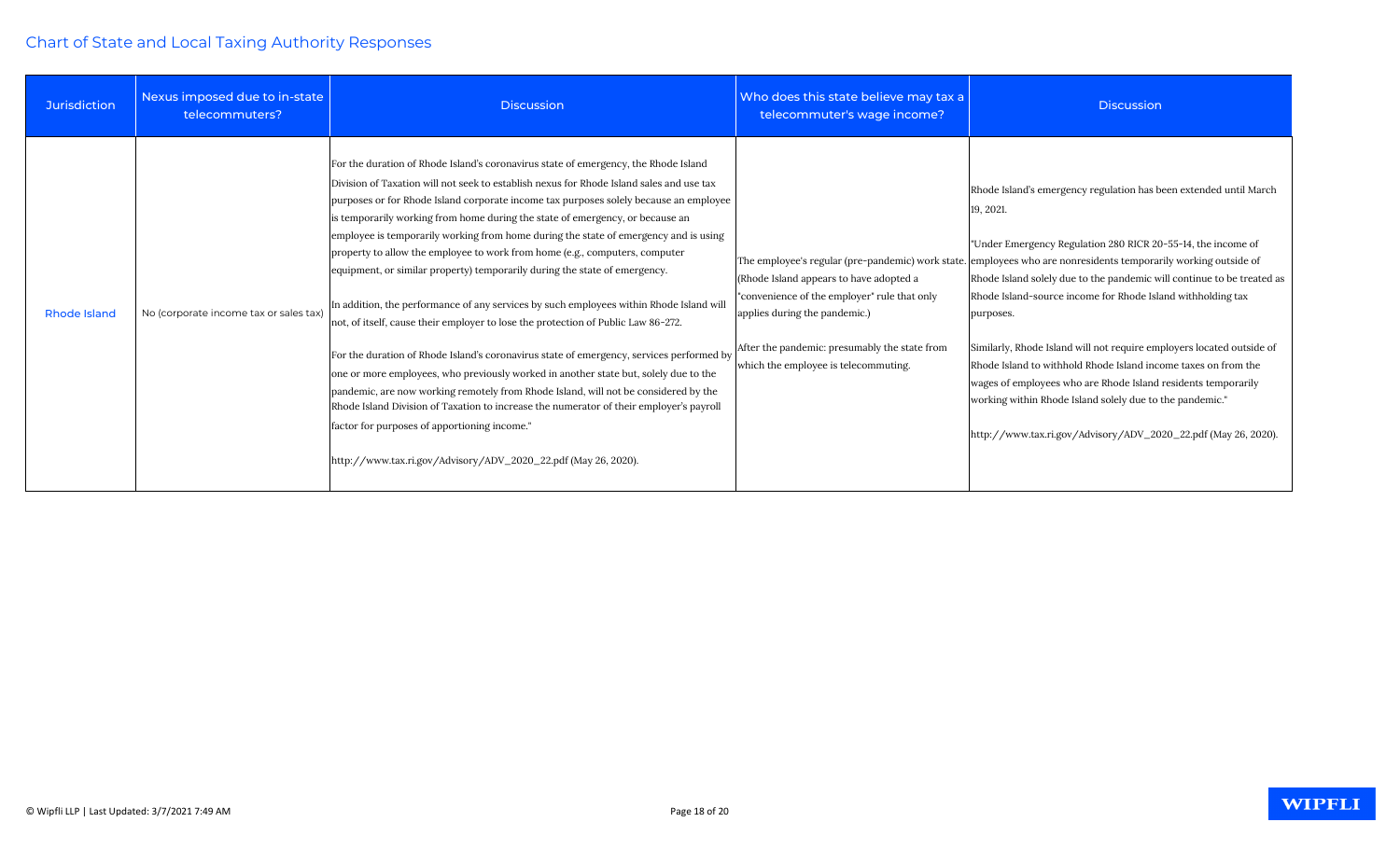| <b>Jurisdiction</b>   | Nexus imposed due to in-state<br>telecommuters? | <b>Discussion</b>                                                                                                                                                                                                                                                                                                                                                                                                                                                                                                                                                                                                                                                                                                                                                                                                                                                                                                                                                                                                                                                                                                                                           | Who does this state believe may tax a<br>telecommuter's wage income?                                                                                                                                                                                                    | <b>Discussion</b>                                                                                                                                                                                                                                                                                                                                                                                                                                                                                                                                                                                                                                                                                                                                                                                                                                                                                                                                                                                                                         |
|-----------------------|-------------------------------------------------|-------------------------------------------------------------------------------------------------------------------------------------------------------------------------------------------------------------------------------------------------------------------------------------------------------------------------------------------------------------------------------------------------------------------------------------------------------------------------------------------------------------------------------------------------------------------------------------------------------------------------------------------------------------------------------------------------------------------------------------------------------------------------------------------------------------------------------------------------------------------------------------------------------------------------------------------------------------------------------------------------------------------------------------------------------------------------------------------------------------------------------------------------------------|-------------------------------------------------------------------------------------------------------------------------------------------------------------------------------------------------------------------------------------------------------------------------|-------------------------------------------------------------------------------------------------------------------------------------------------------------------------------------------------------------------------------------------------------------------------------------------------------------------------------------------------------------------------------------------------------------------------------------------------------------------------------------------------------------------------------------------------------------------------------------------------------------------------------------------------------------------------------------------------------------------------------------------------------------------------------------------------------------------------------------------------------------------------------------------------------------------------------------------------------------------------------------------------------------------------------------------|
| <b>South Carolina</b> | business taxes)                                 | (Nov. 30, 2020) South Carolina changed the ending date of its' withholding and nexus<br>relief period for COVID-19-related telework to June 30, 2021. See Information Letter #20-<br>29.<br>(August 26, 2020) On August 26, 2020, South Carolina changed the ending date of its'<br>withholding and nexus relief period for COVID-19-related telework from September 30,<br>2020 to December 31, 2020.<br>No (for purposes of all South Carolina (May 15, 2020) Effective from March 13, 2020 to September 30, 2020, South Carolina will<br>not use the temporary change of an employee's work location to impose a South Carolina<br>withholding requirement. This relief does not apply to workers whose status changes<br>from temporary to permanent status during that period.<br>Also effective from March 13, 2020 to September 30, 2020, South Carolina will not use<br>changes solely in an employee's temporary work location due to remote work<br>requirements arising from, or during, that COVID-19 relief period as a basis for<br>establishing nexus (including for Public Law 86-272 purposes) or for altering<br>apportionment of income. | The employee's regular (pre-pandemic) work state<br>(South Carolina appears to have adopted a<br>"convenience of the employer" rule that only<br>applies during the pandemic.)<br>After the pandemic: presumably the state from<br>which the employee is telecommuting. | "If I have employees temporarily working remotely in South Carolina or<br>outside of South Carolina due to COVID-19, does that impact my<br>employer withholding? Review Information Letters 20-11, 20-24, and<br>20-29 for more information on how temporary remote working due to<br>COVID-19 impacts employer withholding."<br>https://dor.sc.gov/emergencies<br>Under Information Letter 20-11, "During the COVID-19<br>relief period, a South Carolina business's withholding requirements are<br>not affected by the current shift of employees working on the<br>employer's premises in South Carolina to teleworking from outside of<br>South Carolina." Also, "During the COVID-19 relief period, an out-of-<br>state business is not subject to South Carolina's withholding<br>requirement solely due to the shift of employees working on the<br>employer's premises outside of South Carolina to teleworking from<br>South Carolina."<br>Under Information Letter 20-29, SC-DOR extended this policy until<br>June 30, 2021. |